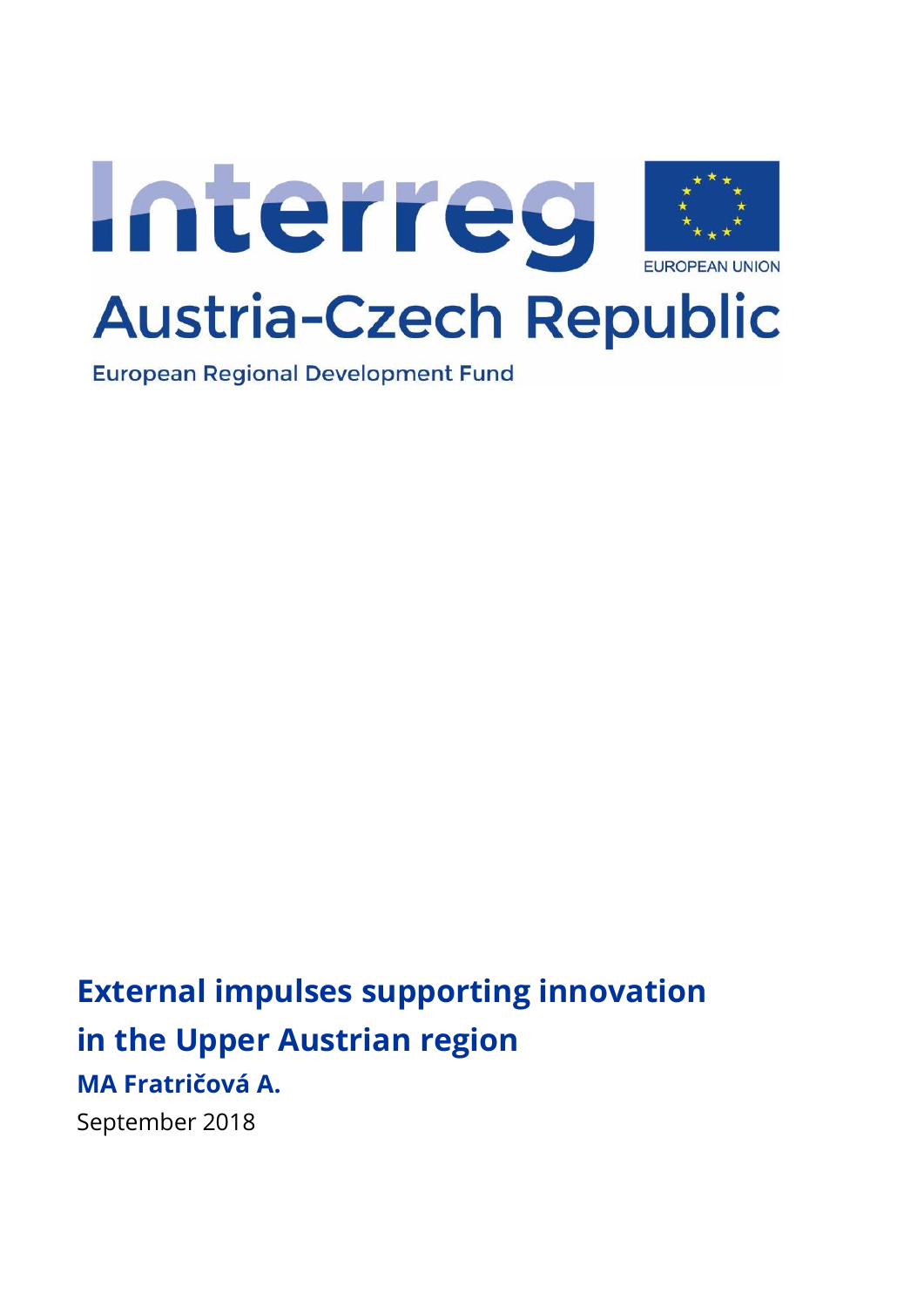# <span id="page-1-0"></span>**Table of Contents**

| 1.       |                                                                          |
|----------|--------------------------------------------------------------------------|
| 2.       | AGENCIES, TECHNOLOGY CENTRES AND INCUBATORS  4                           |
| 2.1      |                                                                          |
| 2.2      |                                                                          |
| 2.3      |                                                                          |
| 2.4      |                                                                          |
| 2.5      |                                                                          |
| 2.6      |                                                                          |
| 2.7      |                                                                          |
| 2.8      |                                                                          |
| 3.       |                                                                          |
| 4.       |                                                                          |
| 5.       |                                                                          |
| 5.1      |                                                                          |
| 5.1.1    |                                                                          |
| 5.1.2    |                                                                          |
| 5.1.3    |                                                                          |
| 5.1.4    |                                                                          |
| 5.2      |                                                                          |
| 5.2.1    | Strategy for research, technology and innovation of the Austrian Federal |
|          |                                                                          |
| 5.3      |                                                                          |
| 5.3.1    |                                                                          |
| 5.3.2    |                                                                          |
| 5.3.3    |                                                                          |
| 6.<br>7. |                                                                          |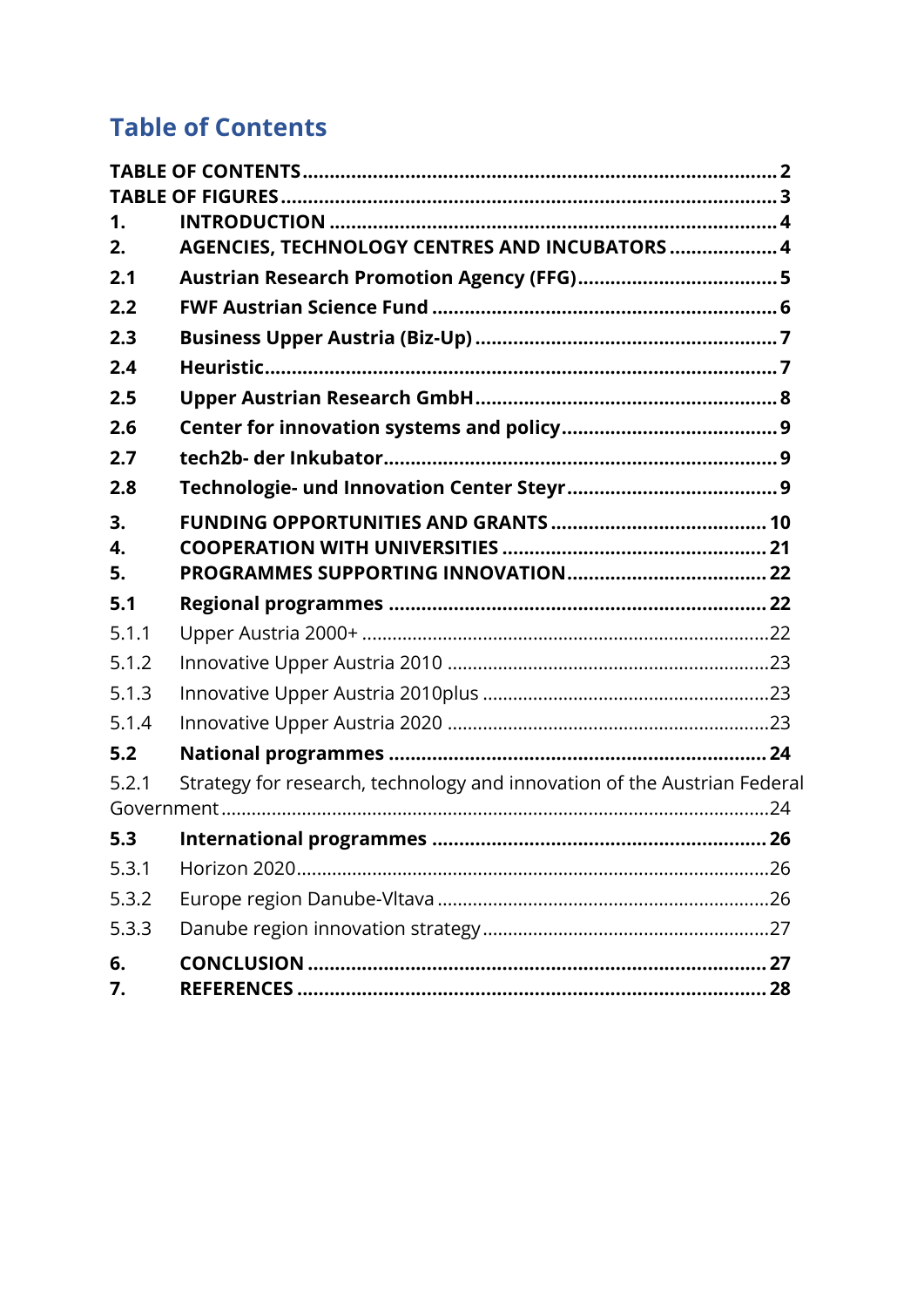# <span id="page-2-0"></span>**Table of Figures**

|--|--|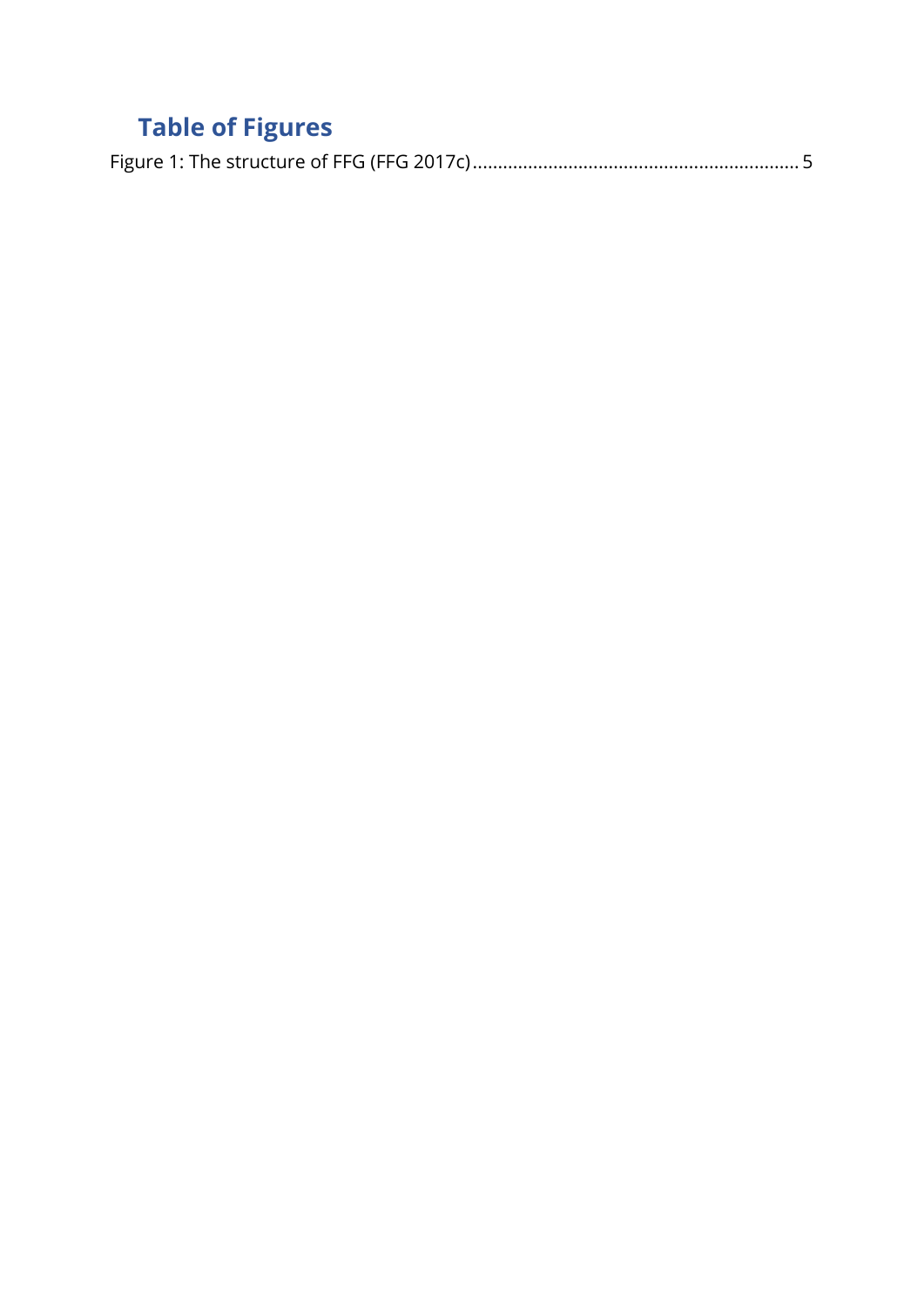# <span id="page-3-0"></span>**1. Introduction**

The aim of this report is to analyse the external impulses supporting innovation within the Upper Austrian region.

Innovation in Austria is based on several pillars:

- an effective networking between businesses and science centres within clusters and competence networks
- tax incentives for companies active in research and development
- funding and financing schemes for basic and applied research
- high-quality university education supporting development and research in the region
- working and living conditions attracting qualified workforce (FFG 2018t)

This report focuses on two of these pillars; the innovation network environment and funding. The main aim of the paper is to describe the network of technology centres, incubators, and agencies supporting innovating activities in the local companies. Moreover, the funding possibilities for SMEs are listed and their primary focus and industries are specified, as well as possibilities of cooperation with the local universities are discussed. The last part of the report aims to describe the past and present programmes supporting innovation on a regional, national, and international levels.

# <span id="page-3-1"></span>**2. Agencies, technology centres and incubators**

The business landscape in Austria is characterized by innovative small and medium sized enterprises and increasing direct investment for research and development, as innovation and research are crucial aspects necessary to secure Austria's leading economic position on the international market in the future. (Innovation Austria 2017) To ensure methodical innovation approach and support for companies, several agencies, technology centres, and incubators were established, supporting the economic development and providing infrastructure and services for an innovation-friendly environment.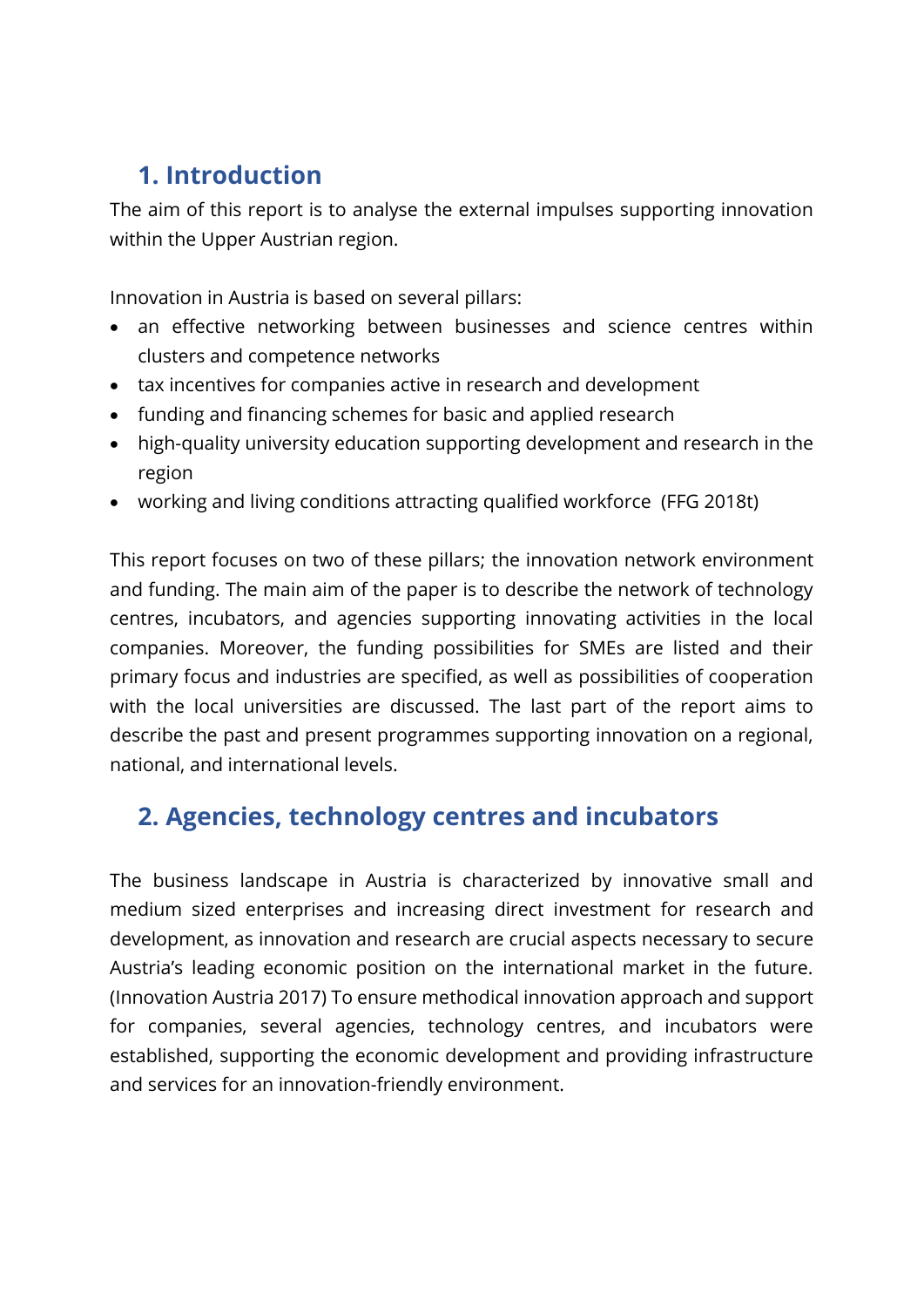### <span id="page-4-0"></span>**2.1. Austrian Research Promotion Agency (FFG)**

The Austrian Research Promotion Agency (FFG) is a national funding agency for industrial research and development providing easy access to companies and research facilities. The agency was established in 2004 and is wholly owned by the Republic of Austria, with representation by the Federal Ministry for Transport, Innovation and Technology (bmvit) and the Federal Ministry for Digital and Economic Affairs (BMDW). The agency cooperates with numerous national and international institutions, and "annually it awards well over 400 million euros in federal funding to around 3,000 applied research and innovation projects involving around 5,500 partners." (FFG 2017a) Around 80% of the project funded by FFG would not have been completed without its financial support. "On average every funding euro generates ten times its value in additional revenue for business. Start-ups supported by FFG funding enjoy above-average performance." (FFG 2017d)



<span id="page-4-1"></span>*Figure 1: The structure of FFG (FFG 2017c)*

The General Programmes provide a wide range of funding for research and development and offer tailor-made support for projects throughout their whole lifecycle. More about the specific innovation funding possibilities will be discussed in the upcoming report chapter.

The primary goal of the Structural Programmes is to optimize structure and infrastructure in research and innovation. Through this optimization, FFG aims to ensure efficient and effective cooperation among all the innovation partners.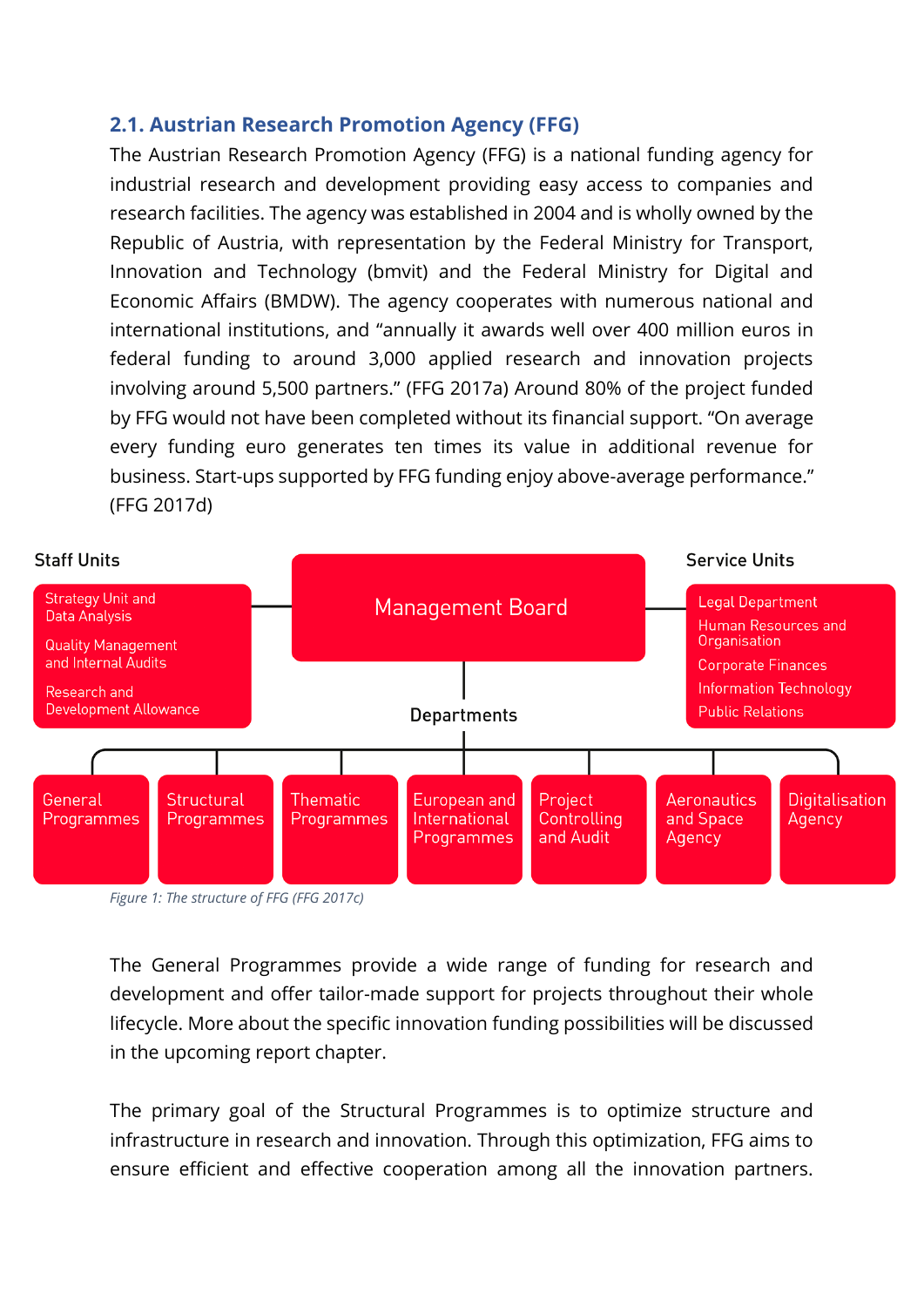"Structural bottlenecks and weak points are overcome, and proven structures constantly adapted to meet new challenges. New forms of partnership are developed, particularly between scientific institutions and business, new knowledge is generated, and new fields of expertise are established. " (FFG 2017e) The Thematic Programmes focus on promotion of innovation and development in specific areas, which are crucial for the Austrian economy and development. By promoting the strategic innovation fields, FFG supports innovation activities of local businesses in these areas. "A joint portfolio of research topics strengthens long term cooperation between science and business, encourages synergies between the research areas and is targeted at achieving international visibility." (FFG 2017f)

The primary focus of the European and International Programmes department is to participate in larger international innovation initiatives and programmes. "FFG's European and International Programmes provide regular information about European programmes and initiatives to over 30,000 researchers, companies and institutions in Austria. [FFG's] experts hold an average of 6,500 advisory sessions on European RTI programmes every year." (FFG 2017b) FFG also acts as a national contact point for Horizon 2020.

### <span id="page-5-0"></span>**2.2.FWF Austrian Science Fund**

The FWF is the central funding organization in Austria, supporting basic and science research activities. The primary objective of FWF is to improve Austria's international performance in research and science and to increase the attractiveness of Austria as a destination for high-level research teams and scientists to enhance Austria's innovation potential and performance. Moreover, the organization aims to increase the quality and quantity of Austria's scientific human resources and personnel in research. Furthermore, FWF focuses on highlighting "the interactive effects of science and research with all other areas of culture, the economy and society, and in particular to increase the acceptance of science and research through concerted public relations activities." (FWF 2017a)

FWF is also active in numerous international initiatives, such as Science Europe, which is the "umbrella organization of the European Research Funding and Research Performing Organisations" founded in 2011, or in ERC (European Research Council), COST (Coopération européenne dans le domaine de la recherche scientifique et technique) or EUREKA. (FWF 2017b)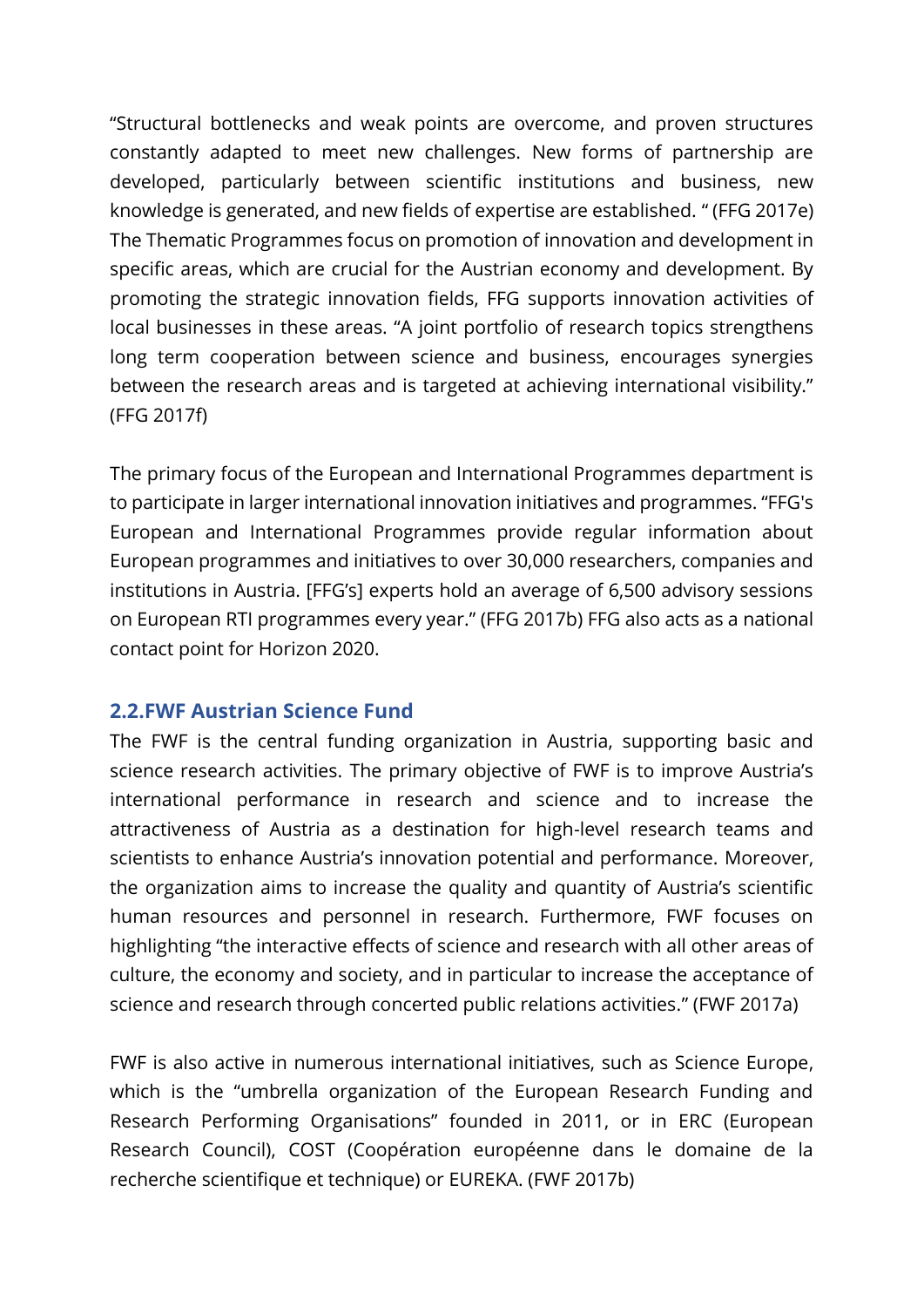### <span id="page-6-0"></span>**2.3. Business Upper Austria (Biz-Up)**

Business Upper Austria is the business agency of the Upper Austrian government, which focuses on location development, public funding advisory services, and company settlement. The agency helps local as well as foreign companies and offers tailor-made services throughout the whole process. To the responsibilities of the Business Upper Austria belongs "securing, strengthening and enhancing the business and employment location of Upper Austria, positioning Upper Austria internationally, creation and continued development of infrastructure to encourage investments, innovation and technologies, promoting the settlement of companies as well as expansion of existing companies, and promotion of innovation and technology transfer." (Business Upper Austria 2017c)

Business Upper Austria also provides services and consulting on obtaining funding in the regional, national, or international (European) funding programmes, as well as information about cooperation projects and technology transfer. (Business Upper Austria 2017a) Furthermore, the agency focuses on intellectual property rights (IPR) and offers advice on IPR contracts, technology assessment, and patent searches. Companies can also get assistance in preparation for registration processes and obtain general information about trademarks, patents, and registered designs. (Business Upper Austria 2017b) Innovation projects of SMEs are also supported by tailor-made innovation instruments, such as tool-assisted optimization of innovation management (European Improve-Tool), workshops to promote funding strategies, or innovation consultation and trainings. (Business Upper Austria 2017d) Biz-up's subsidiary tech2b offers support and services to technology-oriented start-ups. Currently approximately 30 companies cooperate with this incubator, which provides "360° service for start-ups: coaching, mentoring, further education, infrastructure and financial funding". (Business Upper Austria)

### <span id="page-6-1"></span>**2.4. Heuristic**

Heuristic is an open innovation agency focusing on crowdsourced research and development innovation. The main specialization of the organization is "crowdsourcing vendors management, innovation brokerage and toolkits for mass innovation." (Heuristic 2017) Heuristic is based in Vienna but operates internationally. It offers services such as crowdsourcing vendors analysis, exploring their know-how, "community characteristics, business models,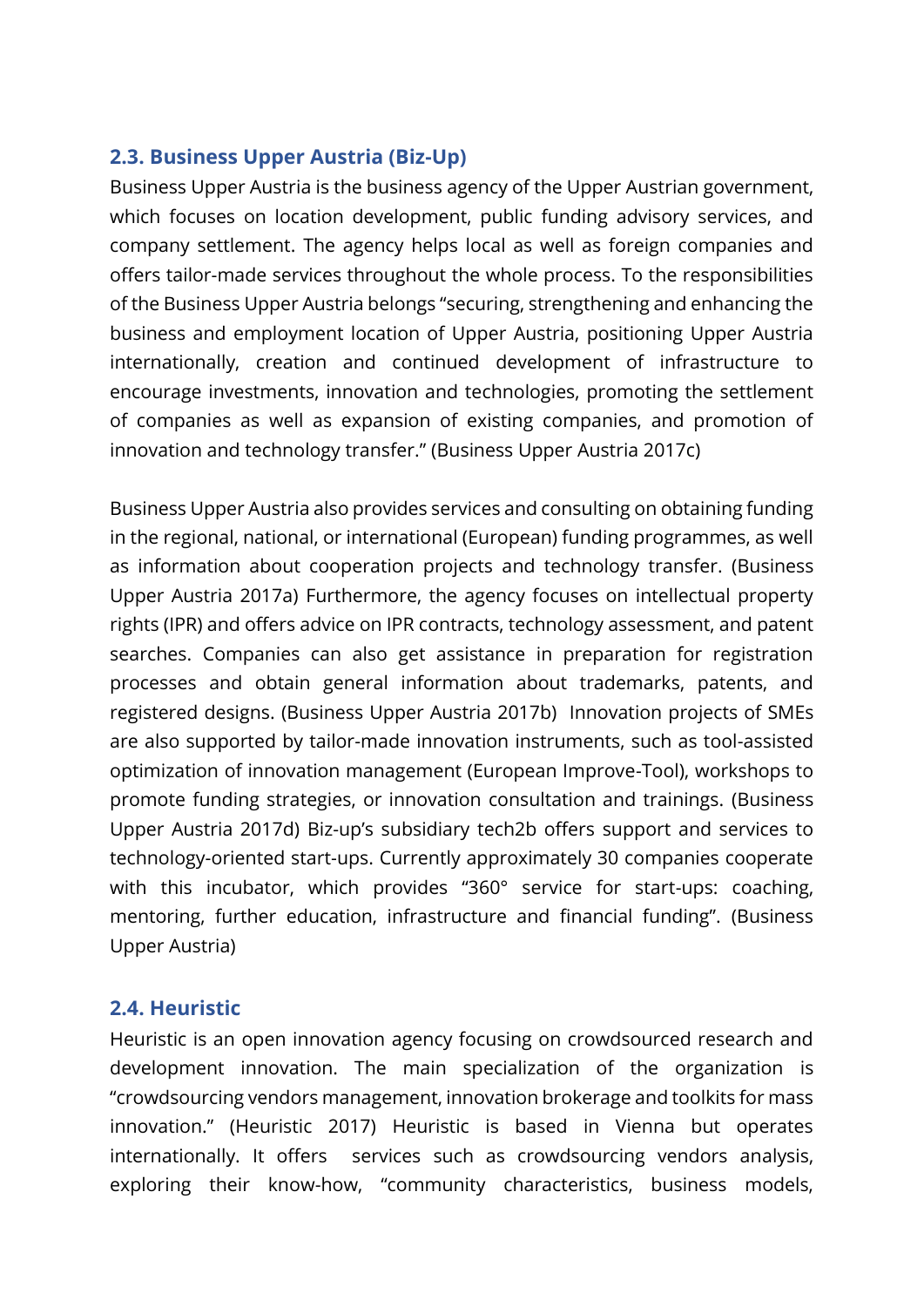capacities, procedures, standards, prices, execution time, risk". (Heuristic 2017) Furthermore, they find suitable vendors or mixture of vendors for their clients, therefore optimizing "clients' budget, minimize time of execution and risk, and maximize effects of investment in crowdsourced R&D Innovation. [They] can also advocate and manage projects, starting with preparation of task, monitoring and facilitating execution." (Heuristic 2017) The agency also offers innovation brokerage and find suitable markets for their clients' innovations. Moreover, they suggest adaptations, commercialisation models, "sale of patents, out-licensing, spin offs etc.". (Heuristic 2017)

Heuristic provides toolkits for mass innovation, helping companies to utilize the full potential of co-creation with "customers, employees, affiliates and partners. Such toolkits are used for idea generation and collection, prototyping, mass customisation, and affiliated product development among other areas". (Heuristic 2017)

### <span id="page-7-0"></span>**2.5. Upper Austrian Research GmbH**

Upper Austrian Research GmbH is the leading organization promoting innovative solutions in the region. It focuses mainly on non-university, and research in technology and innovation policy. (Upper Austrian Research GmbH 2017b) The organization is an expert in medical technologies ("diagnostics, prevention and therapy, data and sensor technology and special software for medical application") and production research (smart materials, information and communications technology, mechatronics). (Upper Austrian Research GmbH 2017a) UAR provides connection between research and industry, to ensure generation of innovative products and services. "The research centres provide top scientists and state-ofthe-art infrastructure as well as support with project management and implementing research findings. In close cooperation with the research departments and laboratories in the industrial sector, research findings are incorporated in specific, marketable product developments in joint projects." (UAR 2018c)

The innovativeness and competitiveness of local companies is ensured by applied research, knowledge transfer, cooperation of interdisciplinary teams, and marketbased infrastructure. (UAR 2018a) The UAR has also close cooperation network with "the Johannes Kepler University Linz, the University of Applied Sciences Upper Austria and other non-university research institutes such as LKR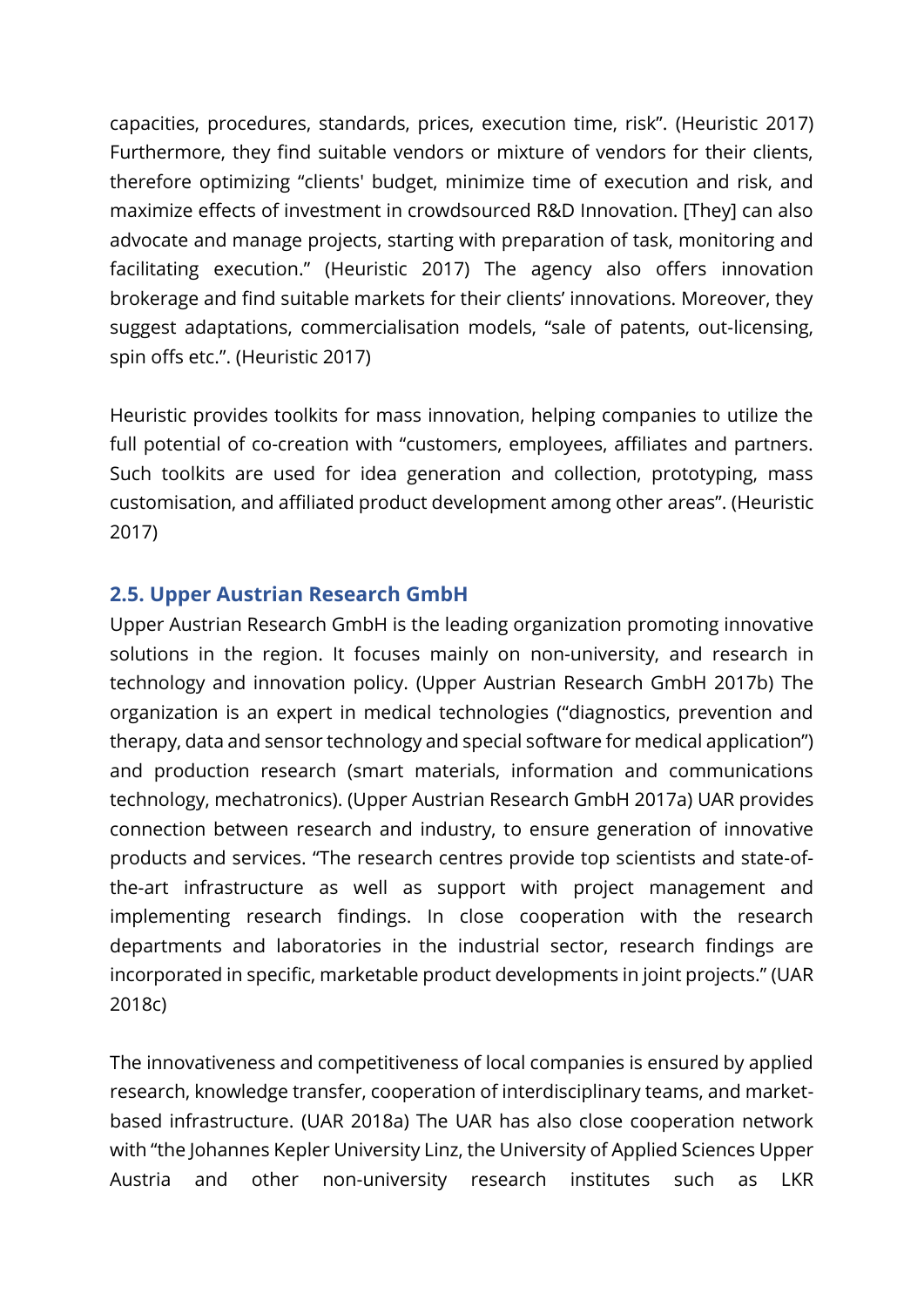Leichtmetallkompetenzzentrum Ranshofen GmbH, ASIC Austria Solar Innovation Center and Life Tool gemeinnützige GmbH". (UAR 2018b) Moreover, the organization offers international network services and helps the clients to access information about the Upper Austrian region, its competences, possible cooperation partners, research institutes, and contacts to local experts. (UAR 2018b)

### <span id="page-8-0"></span>**2.6. Center for innovation systems and policy**

The Center for innovation systems and policy is a think-tank offering consultancy to companies, universities, research institutes, and Austrian and European administrations. The main areas of expertise are "Innovation systems and digitalization", "innovation dynamics and modelling", "active and assisted living", "smart grids", "smart cities and regions", "institutional change and policy", and "societal future". (AIT 2018a) The organization "designs indicator-based systems for funding, controlling and reporting R&D and innovation." (AIT 2018c) The center provides help to companies in their innovation strategy development and offers "wide range of data infrastructures (e.g. patent databases, simulation tools), are integrated into international networks and can use the findings of international research projects for specific question". (AIT 2018b)

### <span id="page-8-1"></span>**2.7. tech2b- der Inkubator**

Tech2b is an incubator established in 2002, helping over 50 start-ups every year. It supports companies in the spheres of funding, grants, provides contacts between start-ups and established companies, helps start-ups with their idea realization. (tech2b 2018d) The tech2b team consults start-ups, supports their individuals requirements, helps with business plan and business model workshops, and assists in document and application preparations. (tech2b 2018c) With the AplusB program, the incubator accelerates the development of innovative technology and knowledge-intensive projects. (tech2b 2018b) The "B2E-Business2excellence" services provide support in market launch, series transition, sales, financing, and internationalization. The companies have access to networks, external expertise, and consulting in their business growth stages. (tech2b 2018a)

### <span id="page-8-2"></span>**2.8. Technologie- und Innovation Center Steyr**

The technology and innovation center Steyr (TIC Steyr) offers services to companies in the spheres of consulting, office services, and events. The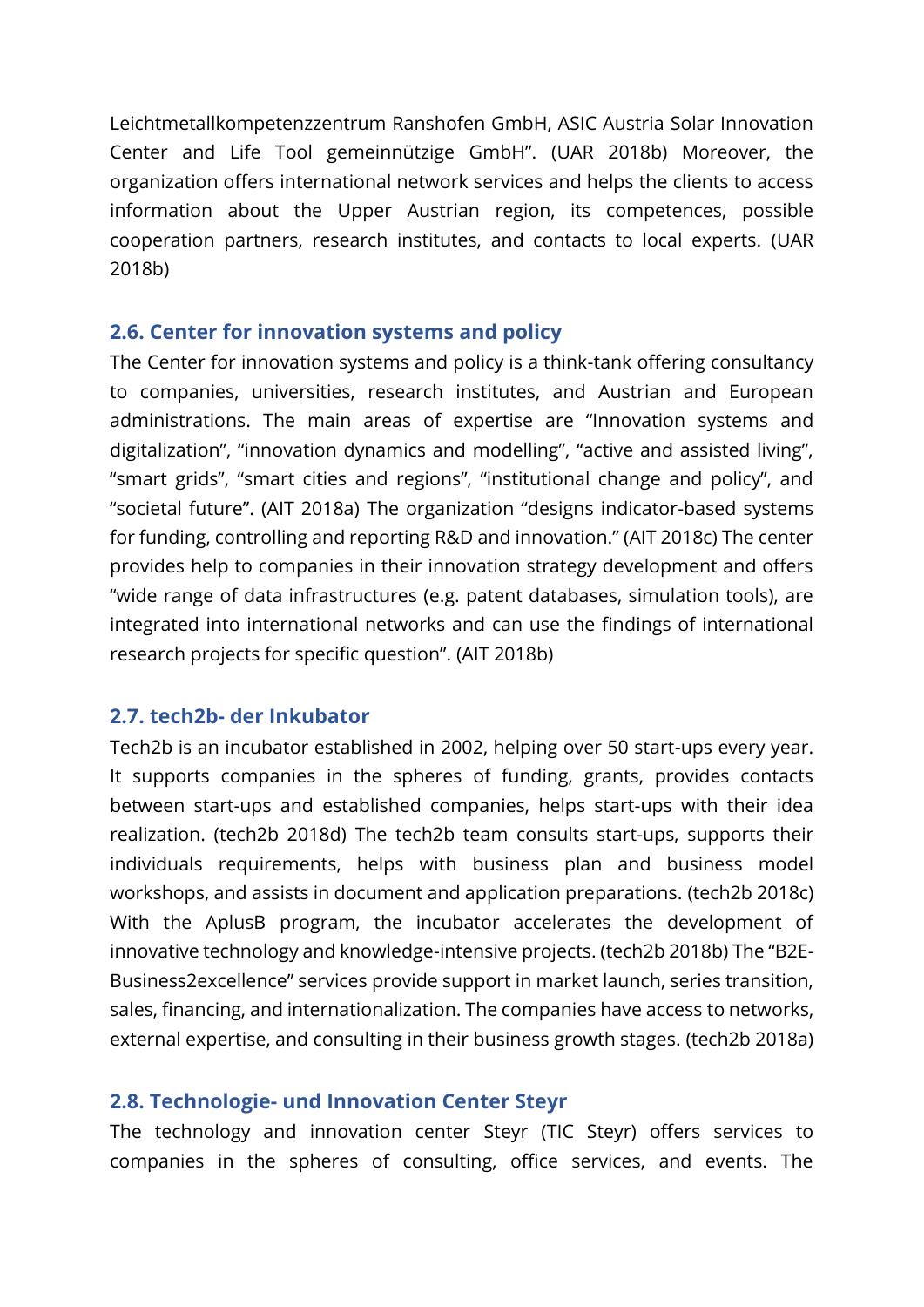organization consults companies in business areas and provides contacts to local experts according to the needs of the specific company. It provides spaces, rooms, and halls for special company events, and manages calls and post services in case it is needed. Moreover, TIC supports companies in the questions of location selection, grants and promotions application and selection, and monitoring of approval procedures. (TIC-Steyr 2018)

Moreover, the Upper Austrian region provides several other options for companies seeking help in consultancy, work spaces renting, start-up services, funding and grants information, and other spheres, such as:

- Techcenter Linz-WInterhafen
- Technologiezentrum Bad Ischl
- Technologiezentrum Mondseeland
- Technologie- und Innovationszentrum Kirchdorf
- Technologie- und Dienstleistungszentrum Ennstal
- Softwarepark Hagenberg
- Logistikzentrum Ennshafen
- Technologiezentrum Perg
- Technologiezentrum Freistadt
- Technologie- und Dienstleistungszentrum Donau Böhmerwald
- Techno-Z Ried
- Techno-Z Braunau

# <span id="page-9-0"></span>**3. Funding opportunities and grants**

There is a large variety of programmes funded by FFG open for different target groups (SMEs, start-ups, large companies, universities, UAS, NGOs, research facilities) in numerous industries, supporting innovation, research and development.

| Name of the      | <b>Target group</b> | <b>Topics</b> | <b>Information</b>    |
|------------------|---------------------|---------------|-----------------------|
| <b>Programme</b> |                     |               |                       |
| AAL              | <b>SMEs</b>         | Information   | AAL programme focuses |
|                  | Large companies     | technologies  | on research and       |
| Active           | <b>Universities</b> |               | development in the    |
| and              | Start-ups           |               | context of innovative |
| assisted living  |                     |               | products, systems and |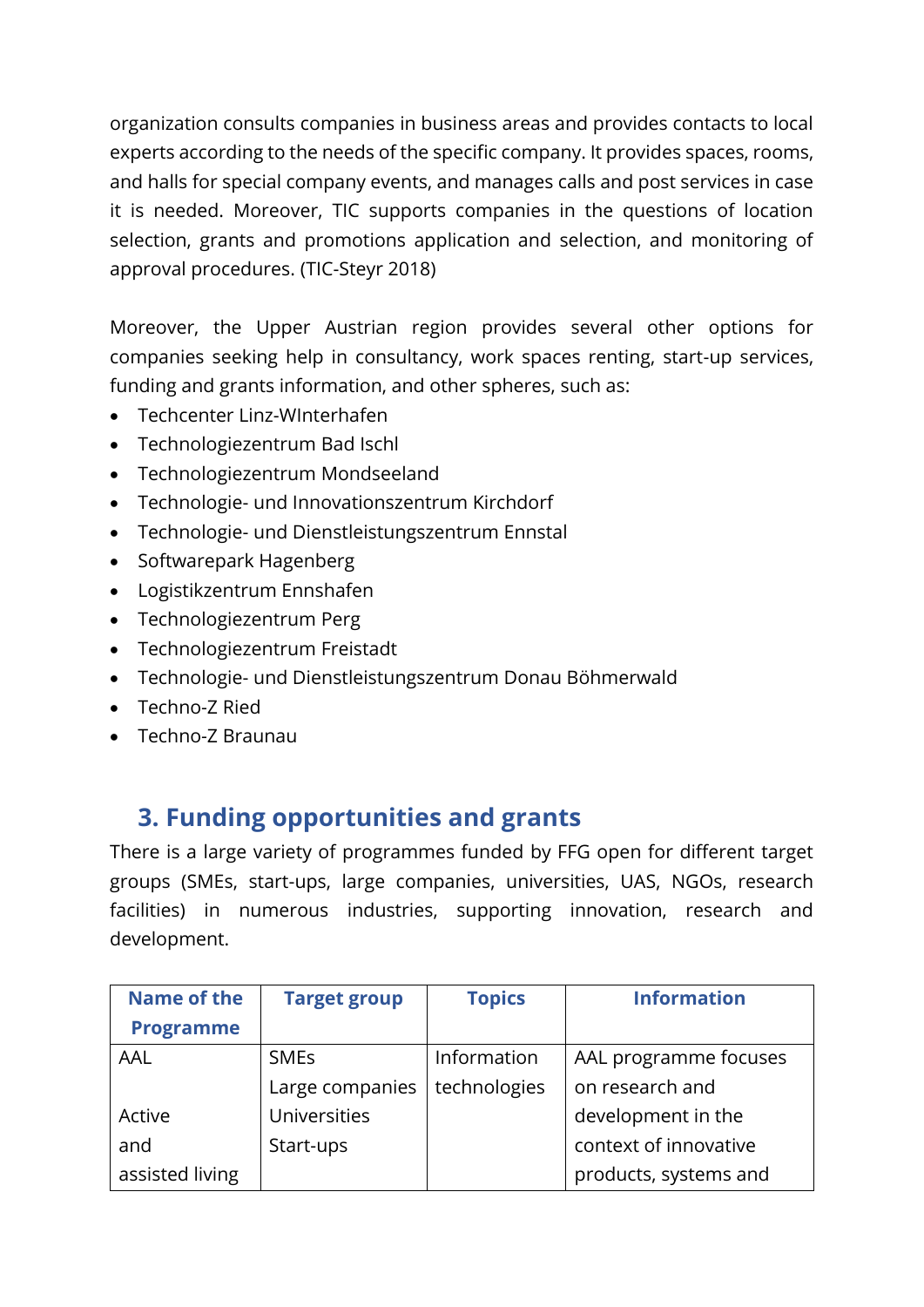|                                            | Research                           |                                                                                                                                                                      | services in information                                                                                                                                                                                                                                                                                                                                           |
|--------------------------------------------|------------------------------------|----------------------------------------------------------------------------------------------------------------------------------------------------------------------|-------------------------------------------------------------------------------------------------------------------------------------------------------------------------------------------------------------------------------------------------------------------------------------------------------------------------------------------------------------------|
|                                            | institutions                       |                                                                                                                                                                      | and communication                                                                                                                                                                                                                                                                                                                                                 |
|                                            |                                    |                                                                                                                                                                      | technologies that benefit                                                                                                                                                                                                                                                                                                                                         |
|                                            |                                    |                                                                                                                                                                      | older people and improve                                                                                                                                                                                                                                                                                                                                          |
|                                            |                                    |                                                                                                                                                                      | their quality of life. (FFG                                                                                                                                                                                                                                                                                                                                       |
|                                            |                                    |                                                                                                                                                                      | 2018a)                                                                                                                                                                                                                                                                                                                                                            |
| AplusB<br>Academia plus<br><b>Business</b> | Start-ups<br>Single<br>researchers | Information<br>technology,<br>Human<br>resources,<br>Life sciences,<br>Materials and<br>production,<br>Mobility,<br>Security,<br>Environment<br>and energy,<br>Space | The funding is for AplusB<br>centers providing help to<br>start-ups and individuals<br>who want to transform a<br>business idea into existing<br>business. The goal of the<br>programme is to offer<br>"counselling and<br>assistance during the<br>actual start-up phase and<br>but also establishing the<br>idea of entrepreneurship<br>more firmly in academic |
|                                            |                                    |                                                                                                                                                                      | theory and practice." (FFG<br>2018b)                                                                                                                                                                                                                                                                                                                              |
| AT:net                                     | <b>SMEs</b><br>Large companies     | Information<br>technologies                                                                                                                                          | A program of the Federal<br>Ministry of Austria Digital                                                                                                                                                                                                                                                                                                           |
| Austrian                                   | Start-ups                          |                                                                                                                                                                      | and Economic Affairs                                                                                                                                                                                                                                                                                                                                              |
| electronic                                 | <b>Universities</b>                |                                                                                                                                                                      | promotes market launch                                                                                                                                                                                                                                                                                                                                            |
| <b>Network</b>                             | <b>UAS</b>                         |                                                                                                                                                                      | and establishment of                                                                                                                                                                                                                                                                                                                                              |
|                                            | <b>NGOs</b>                        |                                                                                                                                                                      | digital applications and                                                                                                                                                                                                                                                                                                                                          |
|                                            | Research                           |                                                                                                                                                                      | digital products. It offers                                                                                                                                                                                                                                                                                                                                       |
|                                            | Institutes                         |                                                                                                                                                                      | support to start-ups and                                                                                                                                                                                                                                                                                                                                          |
|                                            |                                    |                                                                                                                                                                      | established companies on                                                                                                                                                                                                                                                                                                                                          |
|                                            |                                    |                                                                                                                                                                      | their way to digitalization                                                                                                                                                                                                                                                                                                                                       |
|                                            |                                    |                                                                                                                                                                      | in B2B, B2C and B2A.                                                                                                                                                                                                                                                                                                                                              |
|                                            |                                    |                                                                                                                                                                      | (FFG 2018c)                                                                                                                                                                                                                                                                                                                                                       |
| <b>ASAP</b>                                | Not specified                      | Space                                                                                                                                                                | The programme supports                                                                                                                                                                                                                                                                                                                                            |
| Austrian                                   |                                    |                                                                                                                                                                      | space technologies                                                                                                                                                                                                                                                                                                                                                |
| Space                                      |                                    |                                                                                                                                                                      | market in Austria by                                                                                                                                                                                                                                                                                                                                              |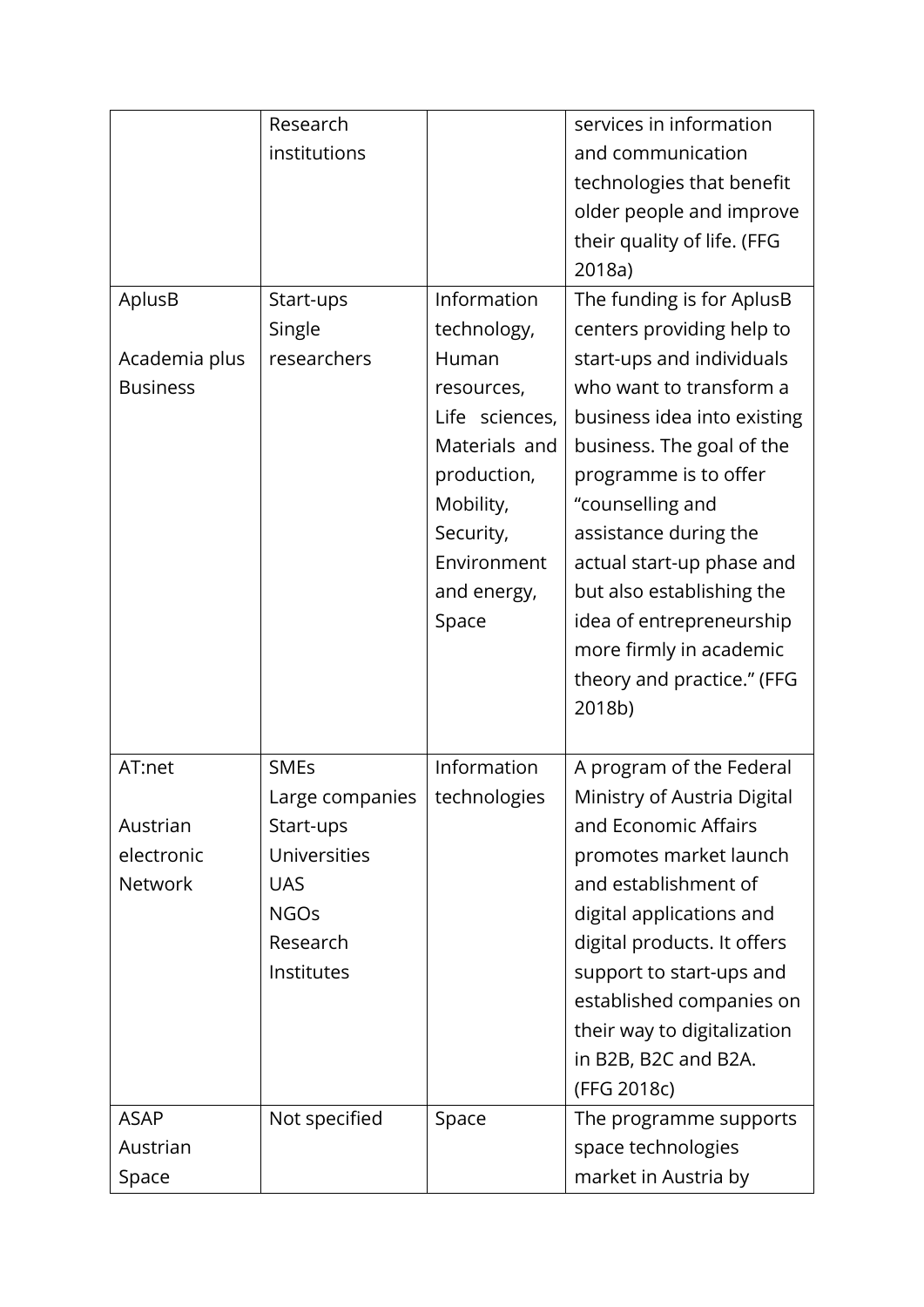| Applications |              |             | offering funding, advice,    |
|--------------|--------------|-------------|------------------------------|
| Programme    |              |             | and networking               |
|              |              |             | possibilities. "The Austrian |
|              |              |             | <b>Space Applications</b>    |
|              |              |             | Programme addresses          |
|              |              |             | Austrian and international   |
|              |              |             | scientists, scientific       |
|              |              |             | institutions, industrial     |
|              |              |             | enterprises and other        |
|              |              |             | companies, including         |
|              |              |             | SMEs located in Austria      |
|              |              |             | The programme should         |
|              |              |             | enable bilateral             |
|              |              |             | cooperation, support         |
|              |              |             | scientific participation in  |
|              |              |             | ESA and bilateral projects   |
|              |              |             | and complement               |
|              |              |             | development in the           |
|              |              |             | application domain."         |
|              |              |             | (FFG 2018d)                  |
| Benefit-     | Companies    | Information | The goal of the              |
| Intelligent  | <b>NGOs</b>  | technology  | programme is to promote      |
| Technologies | Research     |             | the development and          |
| for          | Institutions |             | research of ICT products     |
| older people |              |             | and services to increase     |
|              |              |             | the quality of life of older |
|              |              |             | people. "Funding is          |
|              |              |             | provided for innovative,     |
|              |              |             | application-oriented         |
|              |              |             | projects in cooperation      |
|              |              |             | between business             |
|              |              |             | enterprises and research     |
|              |              |             | institutions or social       |
|              |              |             | service providers, with      |
|              |              |             | substantial involvement of   |
|              |              |             | end users." (FFG 2018e)      |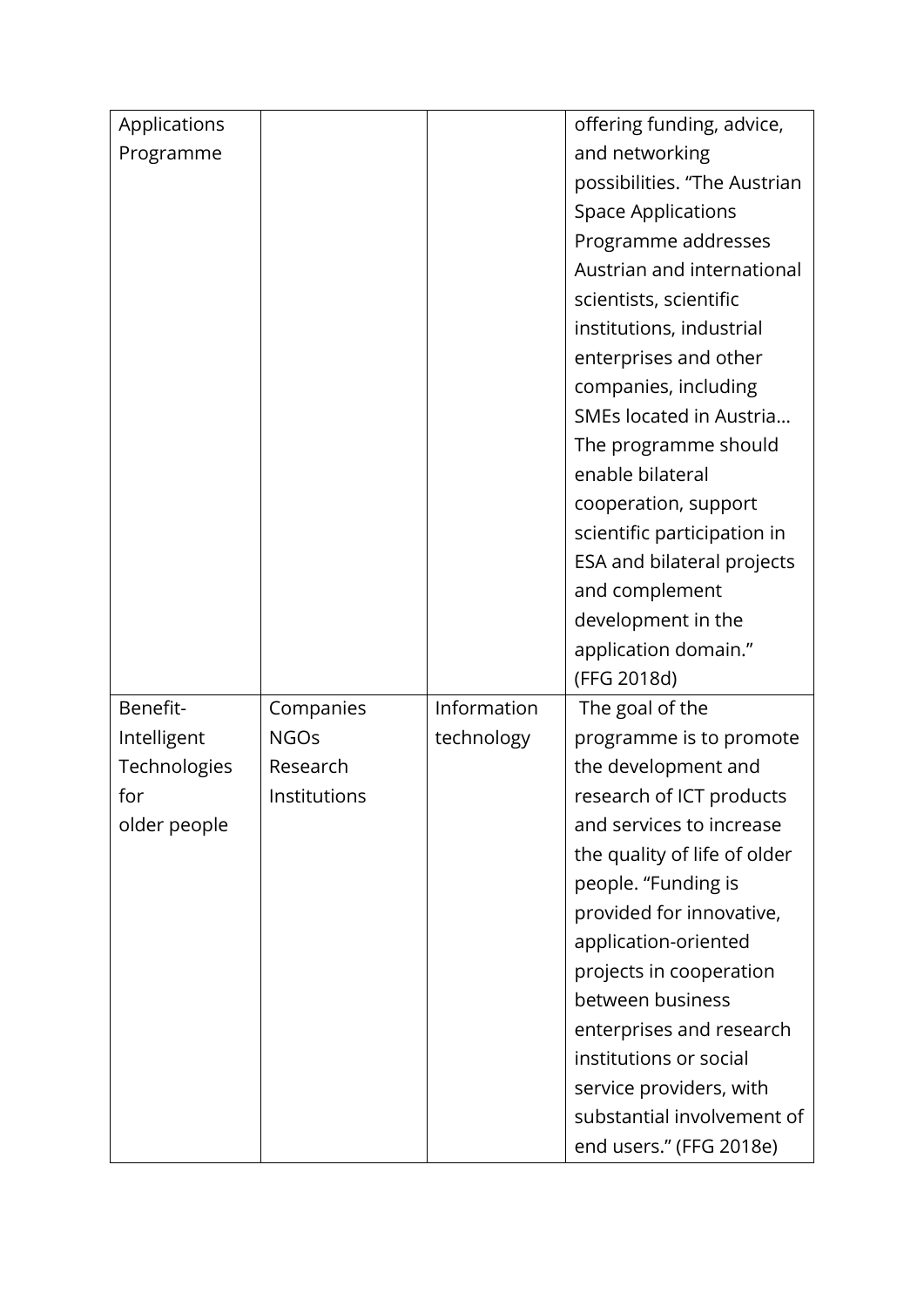| Beyond Europe | <b>SMEs</b>         | Service        | The<br>Beyond<br>Europe                 |
|---------------|---------------------|----------------|-----------------------------------------|
|               | Large companies     | Innovations,   | aims<br>programme<br>to                 |
|               | <b>NGOs</b>         | Society,       | increase and<br>strengthen              |
|               | Competence          | Information    | international                           |
|               | centres             | technology,    | collaborations of Austrian              |
|               | <b>UAS</b>          | Human          | companies,<br>research                  |
|               | Universities        | resources,     | institutes and universities             |
|               |                     | Life sciences, | with partners outside of                |
|               |                     | Materials and  | Europe. (FFG 2018f)                     |
|               |                     | production,    |                                         |
|               |                     | Mobility,      |                                         |
|               |                     | Security,      |                                         |
|               |                     | Environment    |                                         |
|               |                     | and<br>energy, |                                         |
|               |                     | Further        |                                         |
|               |                     | issues, Space  |                                         |
| <b>Bridge</b> | <b>SMEs</b>         | Service        | The Bridge programme                    |
|               | Start-ups           | Innovations,   | supports basic research                 |
|               | Large companies     | Society,       | with realistic potential to             |
|               | <b>UAS</b>          | Information    | be commercially                         |
|               | Universities        | technology,    | introduced on the market.               |
|               |                     | Human          | The programme offers up                 |
|               |                     | resources,     | to 80% funding level to                 |
|               |                     | Life sciences, | small companies and 70%                 |
|               |                     | Materials and  | to medium-sized                         |
|               |                     | production,    | companies. (FFG 2018g)                  |
|               |                     | Mobility,      |                                         |
|               |                     | Security,      |                                         |
|               |                     | Environment    |                                         |
|               |                     | and<br>energy, |                                         |
|               |                     | Further        |                                         |
|               |                     | issues, Space  |                                         |
| <b>CEDR</b>   | <b>SMEs</b>         | Mobility       | <b>The</b><br>aim of the<br><b>CEDR</b> |
|               | Large companies     |                | programme is to promote                 |
| Transnational | <b>Universities</b> |                | cooperation between the                 |
| Road          | <b>UAS</b>          |                | various<br>European<br>road             |
| Research      |                     |                |                                         |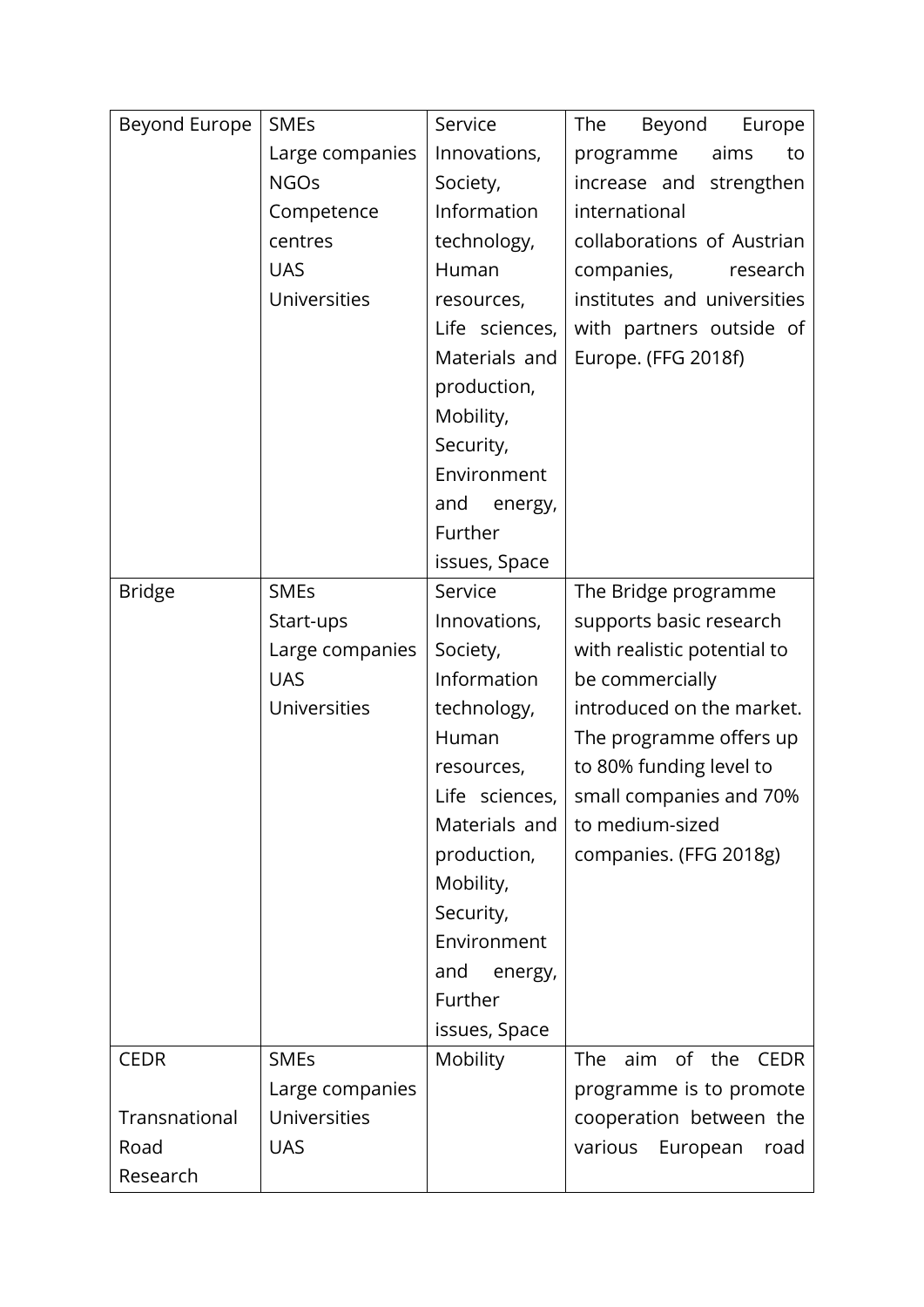| Programme     |                     |                | administrations in the field   |
|---------------|---------------------|----------------|--------------------------------|
|               |                     |                | of road research activities.   |
|               |                     |                | (FFG 2018h)                    |
| οf<br>City    | <b>SMEs</b>         | Environment    | The aim of the                 |
| tomorrow      | Start-ups           | Energy         | programme is to develop        |
|               | <b>Universities</b> |                | new technologies,              |
|               | Large companies     |                | technology systems, and        |
|               | <b>UAS</b>          |                | urban services. The goal is    |
|               |                     |                | to support urban               |
|               |                     |                | modernization and to           |
|               |                     |                | combine highest resource       |
|               |                     |                | efficiency with a high         |
|               |                     |                | degree of attractiveness       |
|               |                     |                | for companies and              |
|               |                     |                | citizens. (FFG 2018w)          |
| <b>COIN</b>   | <b>SMEs</b>         | Information    | "COIN contributes              |
| Cooperation   | Large companies     | technology,    | towards fostering              |
| And           | <b>Universities</b> | Human          | Austria's innovation           |
| Innovation    | <b>UAS</b>          | resources,     | performance by the better      |
|               | Start-ups           | Life sciences, | and broader transposition      |
|               |                     | Materials and  | of knowledge into              |
|               |                     | production,    | innovation[It]                 |
|               |                     | Mobility,      | encourages technology          |
|               |                     | Security,      | transfer within                |
|               |                     | Environment    | entrepreneurial                |
|               |                     | and<br>energy, | cooperation schemes,           |
|               |                     | Further        | thus raising the level of      |
|               |                     | issues, Space  | innovation within              |
|               |                     |                | businesses and                 |
|               |                     |                | strengthening their            |
|               |                     |                | cooperation capacities."       |
|               |                     |                | (FFG 2018i)                    |
| COMET-        | <b>SMEs</b>         | Service        | The national program was       |
| Competence    | Large companies     | Innovations,   | launched in 2006 and           |
| Centers       | <b>UAS</b>          | Society,       | provides best-cases            |
| For Excellent | <b>Universities</b> | Information    | models and technology          |
| Technologies  |                     | technology,    | policy initiatives in Austria. |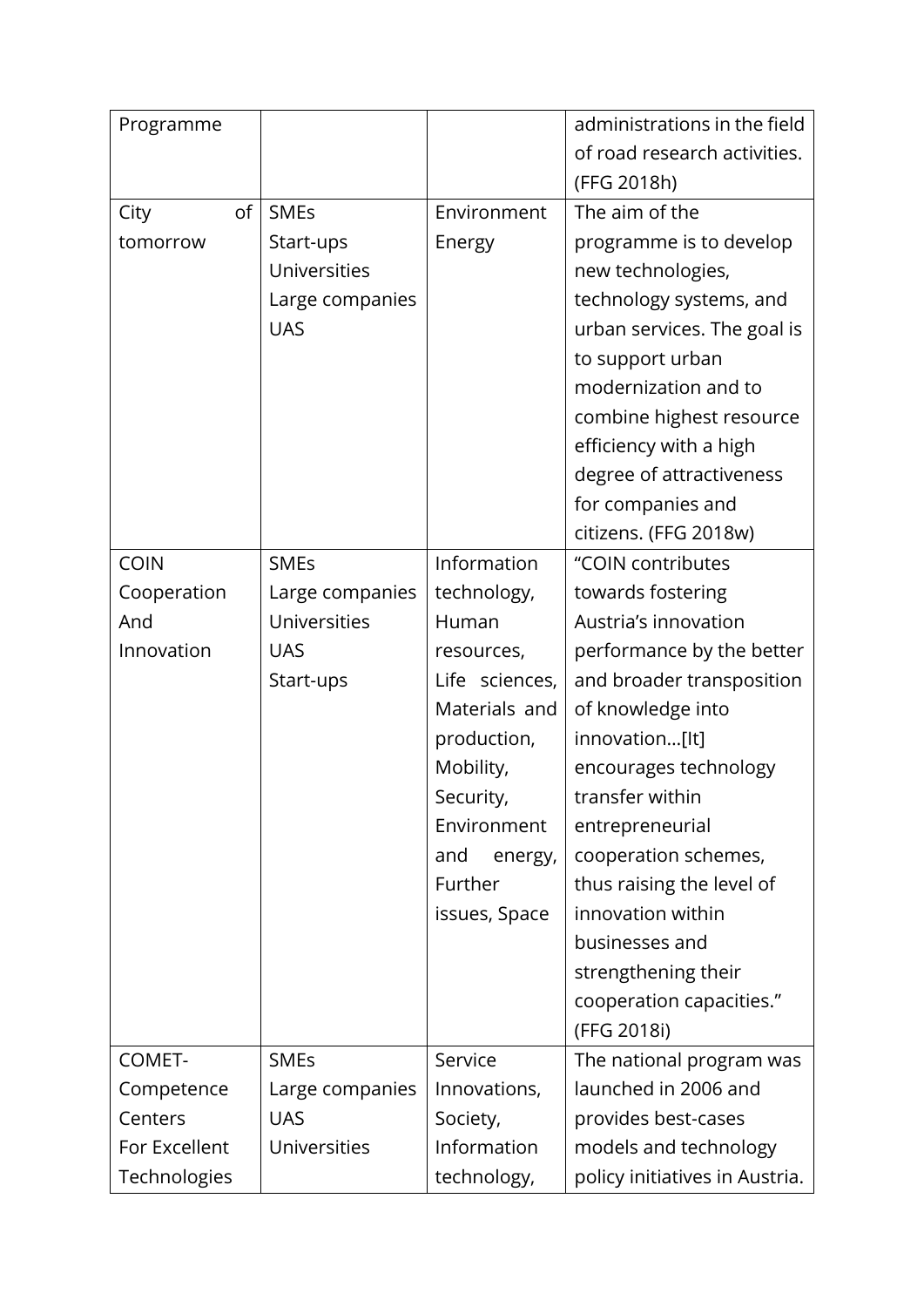|                 | Research        | Human          | It "develops new expertise   |
|-----------------|-----------------|----------------|------------------------------|
|                 | institutes      | resources,     | and encourages greater       |
|                 |                 | Life sciences, | internationalisation as a    |
|                 |                 | Materials and  | sign of excellent            |
|                 |                 | production,    | cooperative research.        |
|                 |                 | Mobility,      | Bundling these               |
|                 |                 | Security,      | competences within a         |
|                 |                 | Environment    | single centre and defining   |
|                 |                 | and<br>energy, | promising/emerging fields    |
|                 |                 | Further        | of research via science -    |
|                 |                 | issues, Space  | industry collaboration       |
|                 |                 |                | shall stimulate new          |
|                 |                 |                | research ideas, encourage    |
|                 |                 |                | technology transfer, and     |
|                 |                 |                | strengthen the innovative    |
|                 |                 |                | capacity of companies."      |
|                 |                 |                | (FFG 2018j)                  |
| ECSEL-          | <b>SMEs</b>     | Information    | The ECSEL provides           |
| Electronic      | Universities    | technology     | support in the spheres of    |
| components      | Large companies |                | "sophisticated innovation    |
| and<br>systems  | <b>UAS</b>      |                | and technology               |
| European<br>for | <b>NGOs</b>     |                | development in               |
| Leadership      |                 |                | information and              |
|                 |                 |                | communications               |
|                 |                 |                | technology, in the fields of |
|                 |                 |                | micro and                    |
|                 |                 |                | nanoelectronics, as well as  |
|                 |                 |                | embedded/cyber-physical      |
|                 |                 |                | and intelligent integrated   |
|                 |                 |                | components and               |
|                 |                 |                | systems." (FFG 2018k)        |
| Energy          | <b>SMEs</b>     | Environment    | The program aims to          |
| research        | Start-ups       | Energy         | provide safe, sustainable    |
| programme       | Large companies |                | and affordable energy. It    |
|                 | Universities    |                | covers the entire energy     |
|                 | <b>UAS</b>      |                | chain from energy            |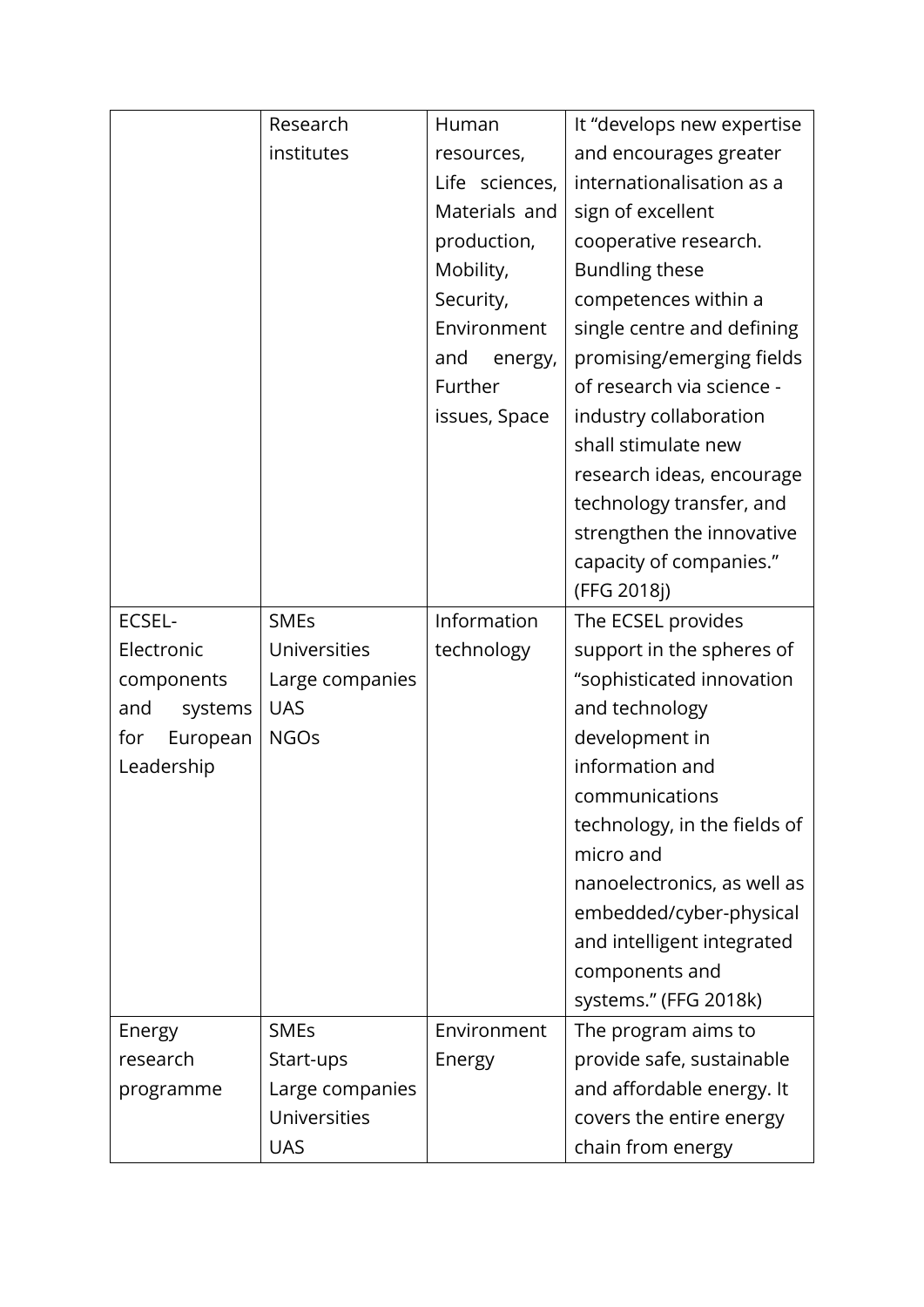|                | Research            |                | conversion to transport       |
|----------------|---------------------|----------------|-------------------------------|
|                | facilities          |                | and use of energy.            |
|                |                     |                | (FFG 2018l)                   |
| <b>ERA-NET</b> | <b>SMEs</b>         | Service        | The programme supports        |
|                | Start-ups           | Innovations,   | coordination of national      |
|                | Large companies     | Society,       | and international funding     |
|                | Research entities   | Information    | programmes. "National or      |
|                | <b>Universities</b> | technology,    | regional authorities select   |
|                | <b>UAS</b>          | Human          | research funding              |
|                |                     | resources,     | programmes they wish to       |
|                |                     | Life sciences, | coordinate with other         |
|                |                     | Materials and  | countries or make             |
|                |                     | production,    | accessible to                 |
|                |                     | Mobility,      | transnational research        |
|                |                     | Security,      | projects. Many ERA-NET        |
|                |                     | Environment    | initiatives offer joint calls |
|                |                     | and<br>energy, | for the submission of         |
|                |                     | Further        | transnational research        |
|                |                     | issues, Space  | projects." (FFG 2018m)        |
|                |                     |                |                               |
| <b>EUREKA</b>  | Not specified       | Information    | The programme supports        |
|                |                     | technology,    | "collaboration between        |
|                |                     | Human          | organisations across          |
|                |                     | resources,     | Europe in the near-market     |
|                |                     | Life sciences, | development of new and        |
|                |                     | Materials and  | innovative advanced           |
|                |                     | production,    | technology products,          |
|                |                     | Mobility,      | processes and services.       |
|                |                     | Security,      | With this strong market       |
|                |                     | Environment    | orientation, EUREKA           |
|                |                     | and<br>energy, | complements the EU's          |
|                |                     | Further        | programmes of strategic       |
|                |                     | issues, Space  | research." (FFG 2018n)        |
| GIN-           | Start-ups           | Service        | The Global Incubator          |
| Global         |                     | Innovations,   | Network provides a point      |
| Incubator      |                     | Society,       | of contact and network        |
| Network        |                     | Information    | for start-ups, investors,     |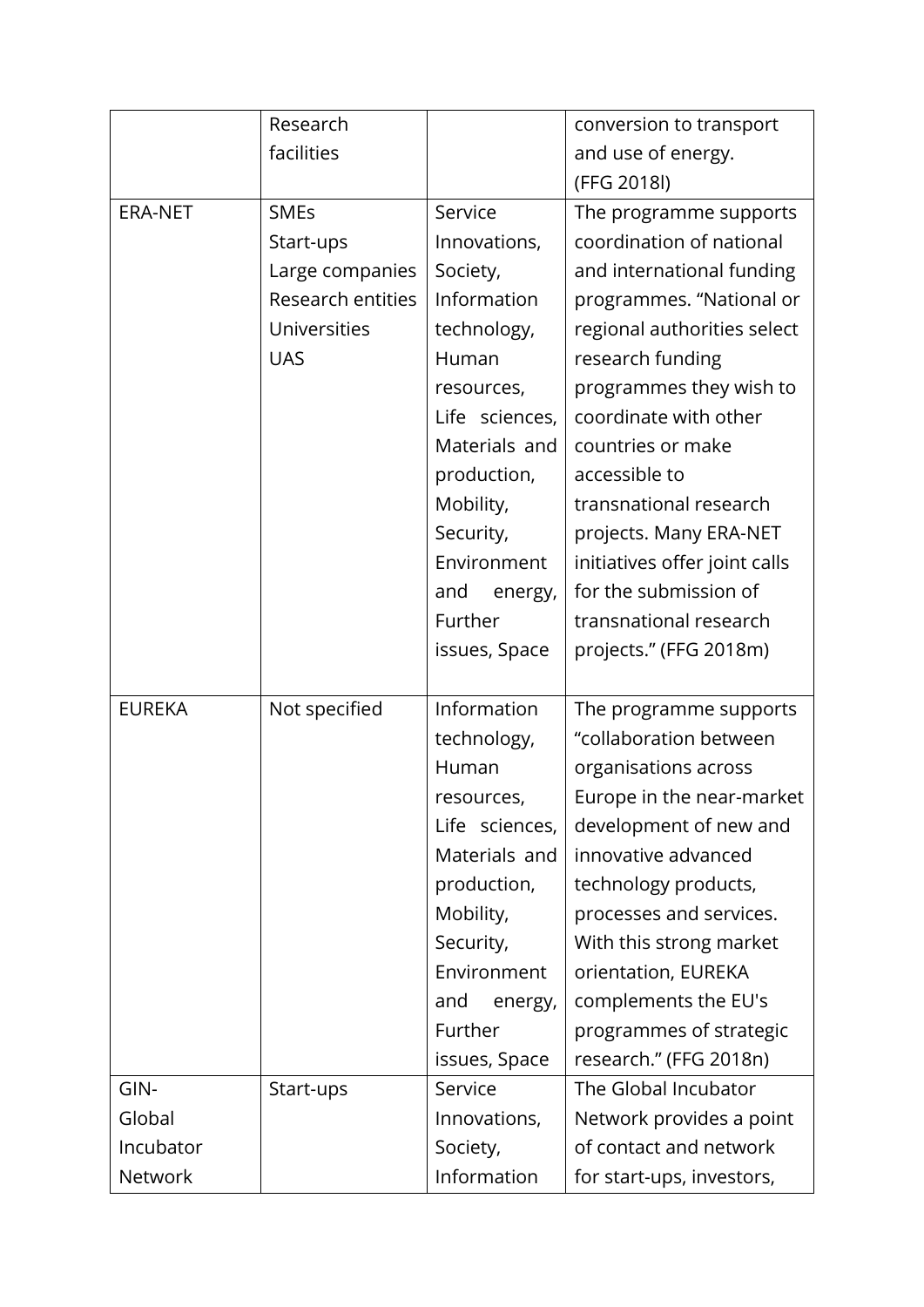|                 |              | technology,    | and incubators in                |
|-----------------|--------------|----------------|----------------------------------|
|                 |              | Human          | innovation and finance           |
|                 |              | resources,     | fields. "The Global              |
|                 |              | Life sciences, | <b>Incubator Network</b>         |
|                 |              | Materials and  | supports start-ups to            |
|                 |              | production,    | expand their business            |
|                 |              | Mobility,      | internationally. GIN             |
|                 |              | Security,      | connects start-ups that          |
|                 |              | Environment    | want to internationalize         |
|                 |              | and<br>energy, | with experts and                 |
|                 |              | Further        | investors." (FFG 2018o)          |
|                 |              | issues, Space  |                                  |
| Innovation      | Start-ups    | Service        | "The Innovation Voucher          |
| voucher         | <b>SMEs</b>  | Innovations,   | enables enterprises to           |
|                 | Universities | Society,       | enlist the services of           |
|                 | <b>UAS</b>   | Information    | research institutions and        |
|                 |              | technology,    | to pay for these services        |
|                 |              | Human          | to a maximum value of $\epsilon$ |
|                 |              | resources,     | 10,000. The Innovation           |
|                 |              | Life sciences, | Voucher is designed to           |
|                 |              | Materials and  | encourage SME to co-             |
|                 |              | production,    | operate with research            |
|                 |              | Mobility,      | institutes. It should make       |
|                 |              | Security,      | it easier for small and          |
|                 |              | Environment    | medium-sized companies           |
|                 |              | and<br>energy, | to overcome inhibition           |
|                 |              | Further        | thresholds regarding             |
|                 |              | issues, Space  | cooperation with research        |
|                 |              |                | institutions." (FFG 2018p)       |
| Patent. Voucher | <b>SMEs</b>  | Service        | "The Patent. Voucher             |
|                 | Start-ups    | Innovations,   | supports small and               |
|                 |              | Society,       | medium-sized enterprises         |
|                 |              | Information    | (SMEs) as well as start-ups      |
|                 |              | technology,    | and founders to check the        |
|                 |              | Human          | patentability of their           |
|                 |              | resources,     | innovation idea and              |
|                 |              | Life sciences, | furthermore to speed up          |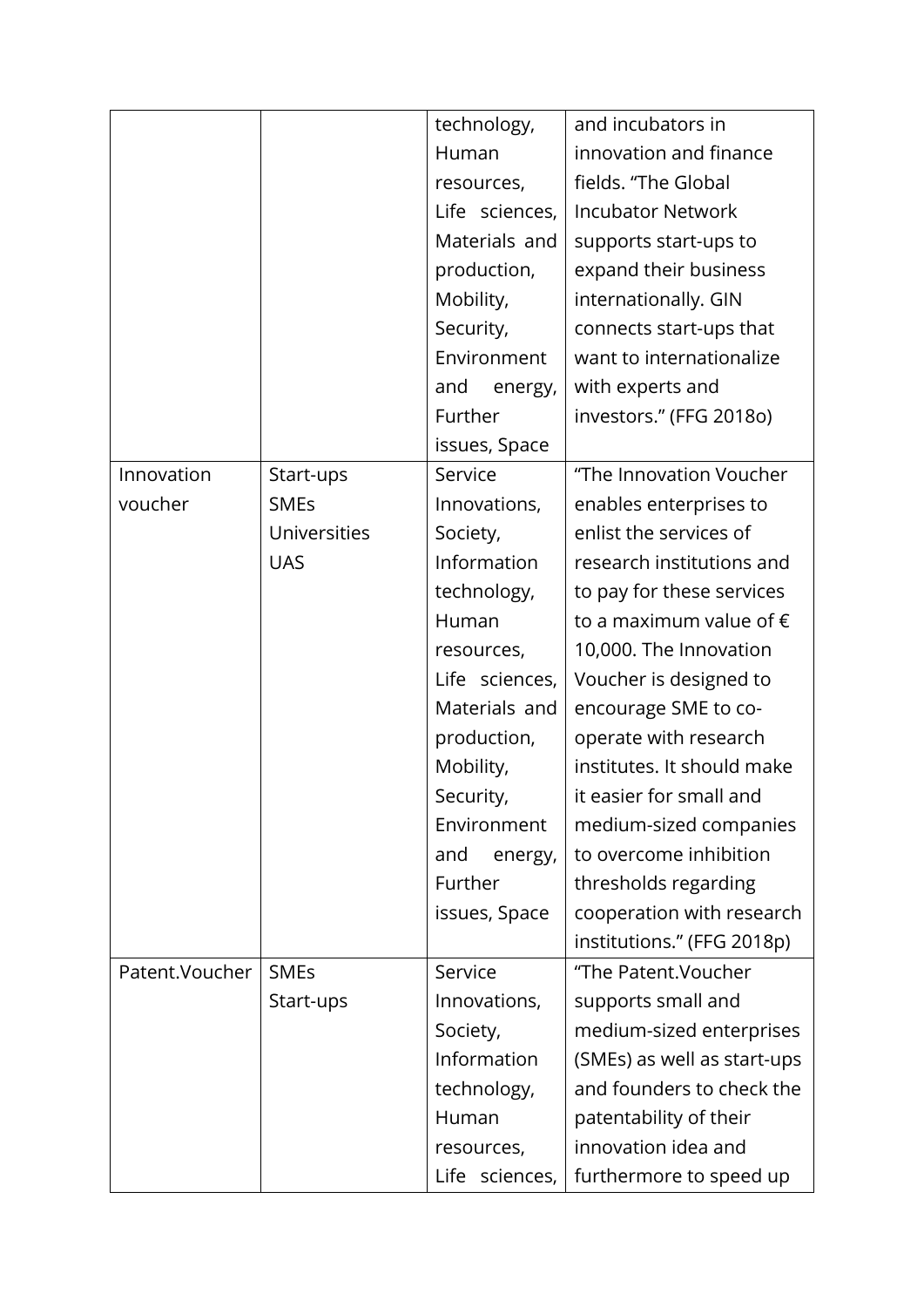|                  |                     | Materials and  | preparation and                 |
|------------------|---------------------|----------------|---------------------------------|
|                  |                     | production,    | submission of the               |
|                  |                     | Mobility,      | application for a patent.       |
|                  |                     | Security,      | The FFG aid covers up to        |
|                  |                     | Environment    | 80% of the total costs,         |
|                  |                     | and<br>energy, | which are limited by $\epsilon$ |
|                  |                     | Further        | 12.500." (FFG 2018q)            |
|                  |                     | issues, Space  |                                 |
| Production<br>of | <b>SMEs</b>         | Materials and  | The core of the Austrian        |
| the future       | Large companies     | Production     | economy is highly               |
|                  | Start-ups           |                | competitive                     |
|                  | <b>NGOs</b>         |                | manufacturing industry.         |
|                  | <b>Universities</b> |                | Therefore, this                 |
|                  | <b>UAS</b>          |                | programme supports              |
|                  | Research            |                | research and                    |
|                  | facilities          |                | development in                  |
|                  |                     |                | manufacturing industry          |
|                  |                     |                | and aims to help Austrian       |
|                  |                     |                | companies in their efforts      |
|                  |                     |                | to develop new markets          |
|                  |                     |                | and business fields. (FFG       |
|                  |                     |                | 2018r)                          |
| R&D              | <b>SMEs</b>         | Service        | The main focus of the           |
| competences      | Start-ups           | Innovations,   | programme is SMEs. The          |
| for industry     | Large companies     | Information    | initiative has 3 lines of       |
|                  | <b>Universities</b> | technology,    | activities: qualification       |
|                  | <b>UAS</b>          | Human          | increase seminars               |
|                  | <b>NGOs</b>         | resources,     | enabling access to new          |
|                  |                     | Life sciences, | technologies, expertise         |
|                  |                     | Materials and  | development seminars:           |
|                  |                     | production,    | mid-term customized             |
|                  |                     | Mobility,      | trainings to increase           |
|                  |                     | Security,      | innovation skills in            |
|                  |                     | Environment    | relevant technologies, and      |
|                  |                     | and<br>energy, | expertise enhancement in        |
|                  |                     | Further        | applied research: long-         |
|                  |                     | issues, Space  | term trainings between          |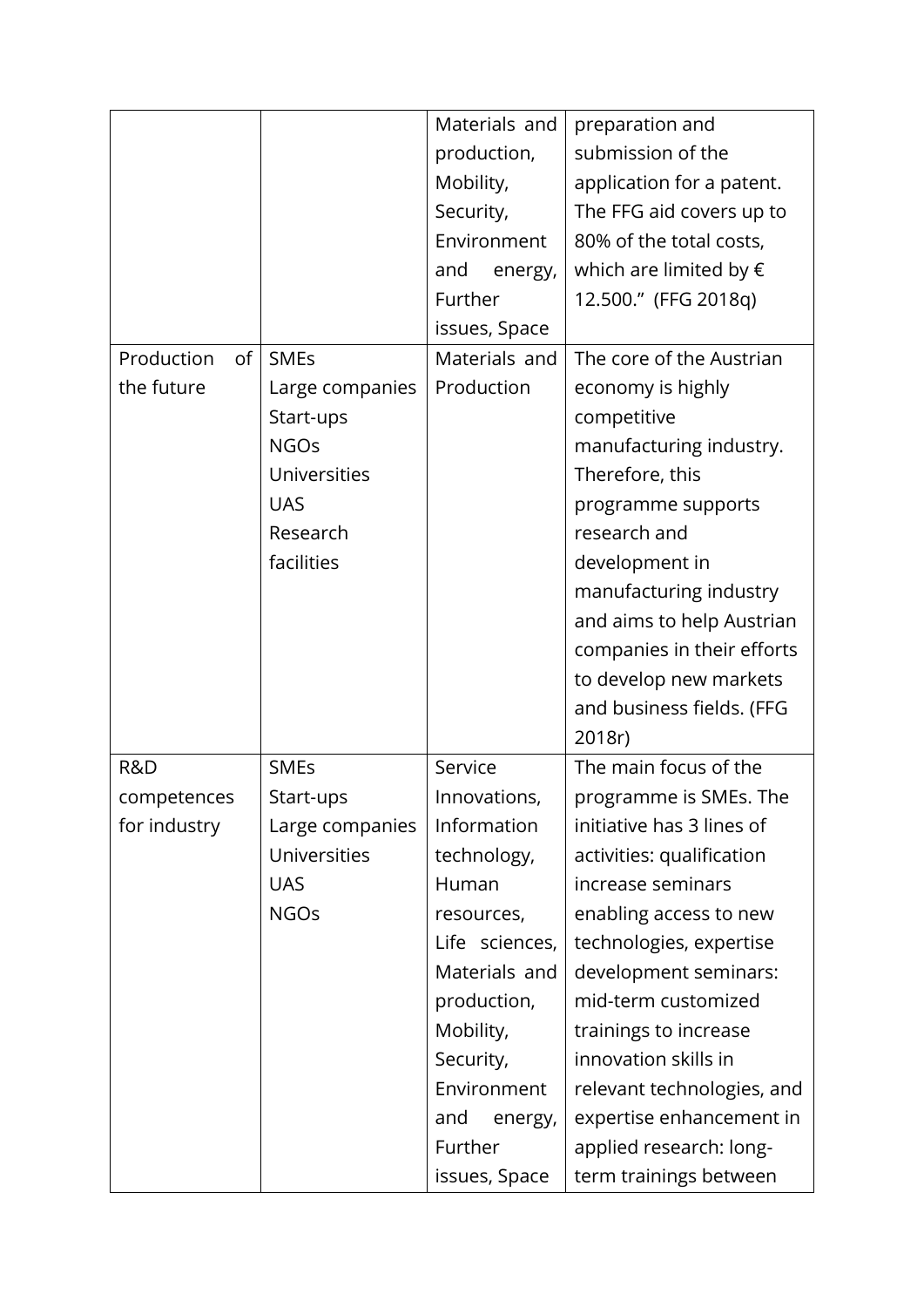|             |                     |                | companies and                 |
|-------------|---------------------|----------------|-------------------------------|
|             |                     |                | universities in industry-     |
|             |                     |                | driven topics at a high       |
|             |                     |                | scientific level. (FFG 2018s) |
| Service     | <b>SMEs</b>         | Service        | The goal of the Service       |
| innovations | Large companies     | Innovations,   | innovations initiatives       |
| initiatives | Start-ups           | Society,       | programme is to increase      |
|             | <b>Universities</b> | Information    | "awareness for R&D in         |
|             | <b>UAS</b>          | technology,    | service industry and for      |
|             | Research            | Human          | services as added value       |
|             | facilities          | resources,     | for the traditional           |
|             |                     | Life sciences, | industries" and to            |
|             |                     | Materials and  | "strengthen the               |
|             |                     | production,    | competitiveness of            |
|             |                     | Mobility,      | companies based in            |
|             |                     | Security,      | Austria by funding the        |
|             |                     | Environment    | development of hybrid         |
|             |                     | and<br>energy, | products, processes and       |
|             |                     | Further        | servicesThe funding           |
|             |                     | issues, Space  | level is max. 50 % of total   |
|             |                     |                | eligible projects costs       |
|             |                     |                | (start-ups up to max. 70      |
|             |                     |                | %)." (FFG 2018u)              |
| SME Package | <b>SMEs</b>         | Service        | As SMEs are the key           |
|             | Start-ups           | Innovations,   | players in the Austrian       |
|             | <b>Universities</b> | Society,       | economy, the programme        |
|             | <b>UAS</b>          | Information    | supports these companies      |
|             | Research centers    | technology,    | on their way to structured    |
|             |                     | Human          | research and                  |
|             |                     | resources,     | development activities.       |
|             |                     | Life sciences, | The aim is to support         |
|             |                     | Materials and  | SMEs in their service         |
|             |                     | production,    | innovation activities by      |
|             |                     | Mobility,      | offering a large variety of   |
|             |                     | Security,      | funding options for           |
|             |                     | Environment    | service innovation. (FFG      |
|             |                     | and<br>energy, | 2018v)                        |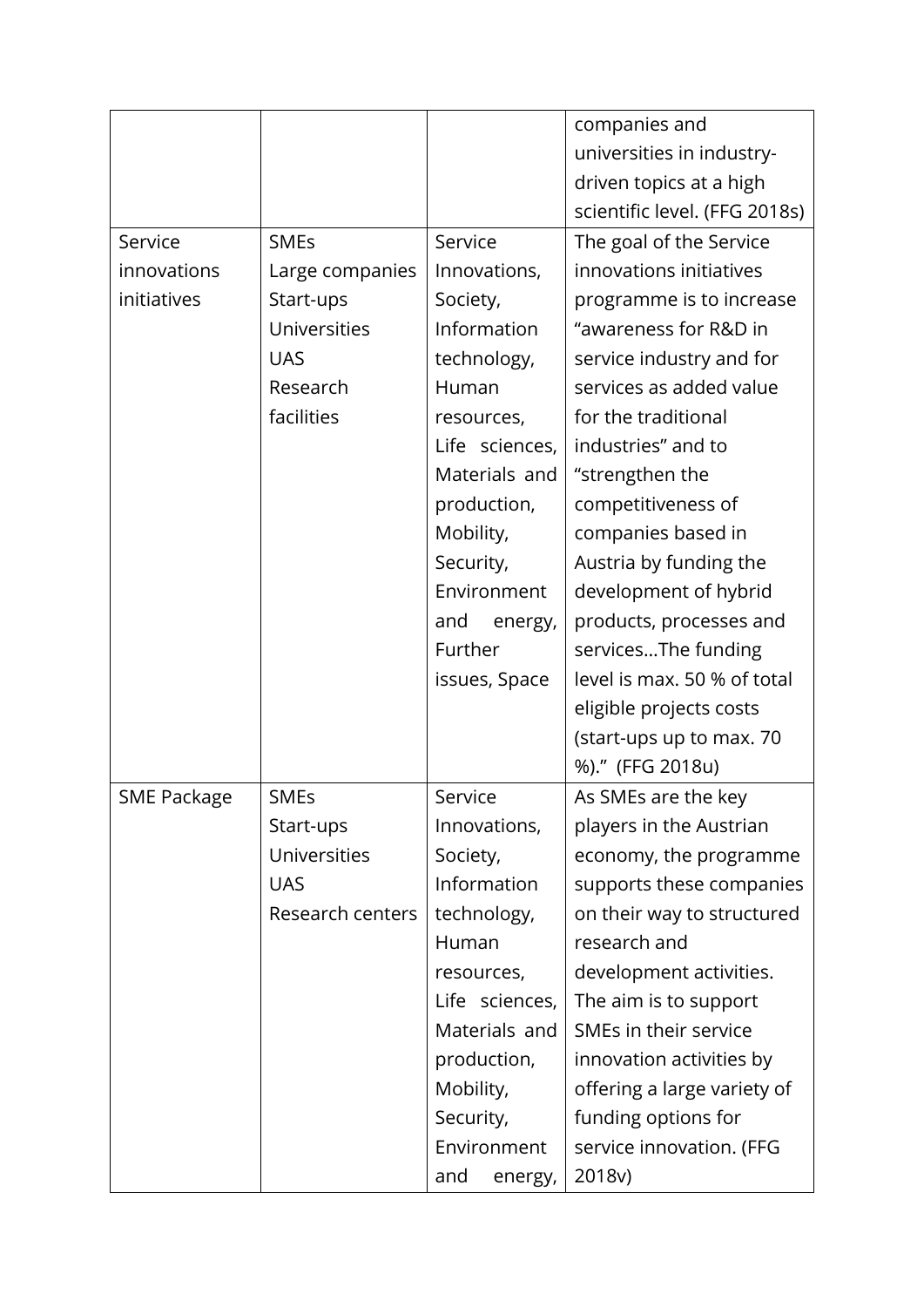|                 |                 | Further        |                             |
|-----------------|-----------------|----------------|-----------------------------|
|                 |                 | issues, Space  |                             |
| <b>TAKE OFF</b> | <b>SMEs</b>     | Information    | The TAKE OFF-Technology     |
|                 | Start-ups       | technology,    | between sky and Earth       |
|                 | Universities    | Materials and  | programme aims to           |
|                 | Large companies | production,    | increase and strengthen     |
|                 | <b>UAS</b>      | Mobility       | Austria's "aeronautical     |
|                 | <b>NGOs</b>     |                | industry and its suppliers  |
|                 |                 |                | by generating specific      |
|                 |                 |                | expertise and networking    |
|                 |                 |                | the relevant industrial,    |
|                 |                 |                | university and non-         |
|                 |                 |                | university actors. The      |
|                 |                 |                | programme supports the      |
|                 |                 |                | establishment of strategic  |
|                 |                 |                | partnerships at national,   |
|                 |                 |                | European and                |
|                 |                 |                | international level and the |
|                 |                 |                | development of new          |
|                 |                 |                | markets." (FFG 2018x)       |
| aws IP.Market   | <b>SMEs</b>     | Not specified- | Consulting, support and     |
|                 | Research        | Commercial     | financing, with the aim of  |
|                 | facilities      | exploitation   | supporting the              |
|                 |                 | or market      | exploitation of innovative  |
|                 |                 | transfer of    | technologies and patents.   |
|                 |                 | innovations    | aws IP.Market provides      |
|                 |                 | or new         | potential analysis of       |
|                 |                 | technologies   | innovation degree and       |
|                 |                 | outside the    | maturity, project-specific  |
|                 |                 | company or     | marketing support and       |
|                 |                 | research       | SMEs can get grants:        |
|                 |                 | institution    | for the acquisition of      |
|                 |                 |                | property rights,            |
|                 |                 |                | for the implementation of   |
|                 |                 |                | marketing activities,       |
|                 |                 |                | for legal advice in         |
|                 |                 |                | connection with license     |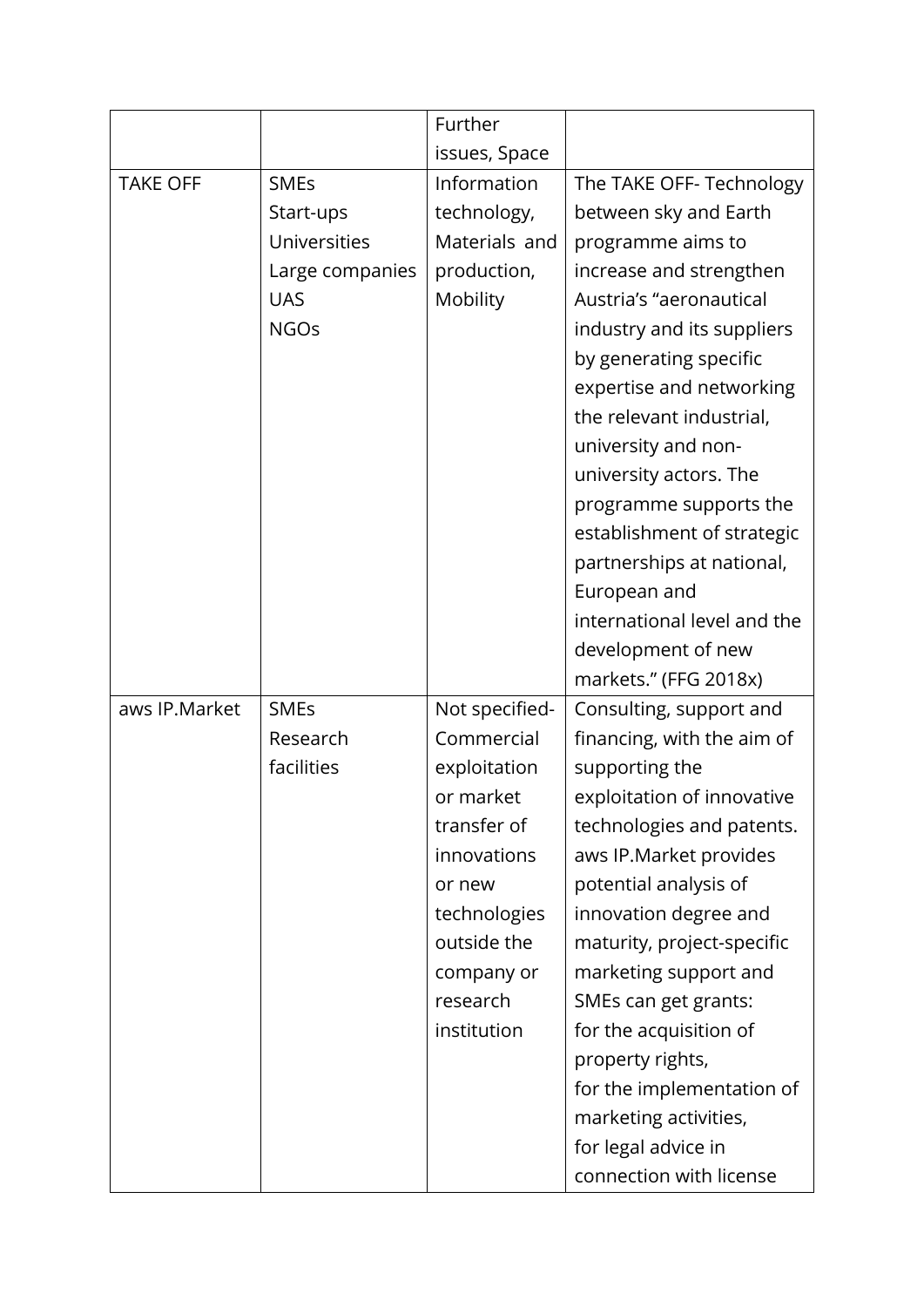|             |             |            | and patent purchase           |
|-------------|-------------|------------|-------------------------------|
|             |             |            | contracts.                    |
|             |             |            | Financing for SMEs is         |
|             |             |            | up to 80% of the eligible     |
|             |             |            | costs, grant up to $\epsilon$ |
|             |             |            | 200,000. (aws 2018b)          |
| Aws         | <b>SMEs</b> | Technology | SMEs from the technology      |
| IP.Coaching |             |            | sector are working with       |
|             |             |            | aws to develop a strategy     |
|             |             |            | for the use of patents and    |
|             |             |            | other intellectual property   |
|             |             |            | rights. The aws provides      |
|             |             |            | support through advice        |
|             |             |            | and grants of up to EUR       |
|             |             |            | 100,000.00 (for example,      |
|             |             |            | for patent application        |
|             |             |            | costs). (aws 2018a)           |

### <span id="page-20-0"></span>**4. Cooperation with universities**

There are several federal and private universities, as well as a university of applied sciences in the Upper Austrian region. The University of Applied Sciences Upper Austria has campuses in Steyr, Linz, Hagenberg and Wels, and offers bachelor's and master's studies in the spheres of engineering, media and communication, environment and energy, informatics, economics and engineering, social sciences, life sciences, and economics and management. It is the most research-oriented university of applied sciences in Austria, with more than 440 researchers working on almost 350 ongoing projects. The projects are within 17 thematic areas, such as automated control engineering and simulation, digital business, food technology and nutrition, global business management, innovation and technology management, information and communication systems, materials and production engineering, logistics, medical technology, software technology and application, media and knowledge technologies, or production and operation management. (University of Applied Sciences Upper Austria 2018a) € 15 million is made available each year as research funding for the national and international projects, and the UAS cooperates with 630 partners from business and society.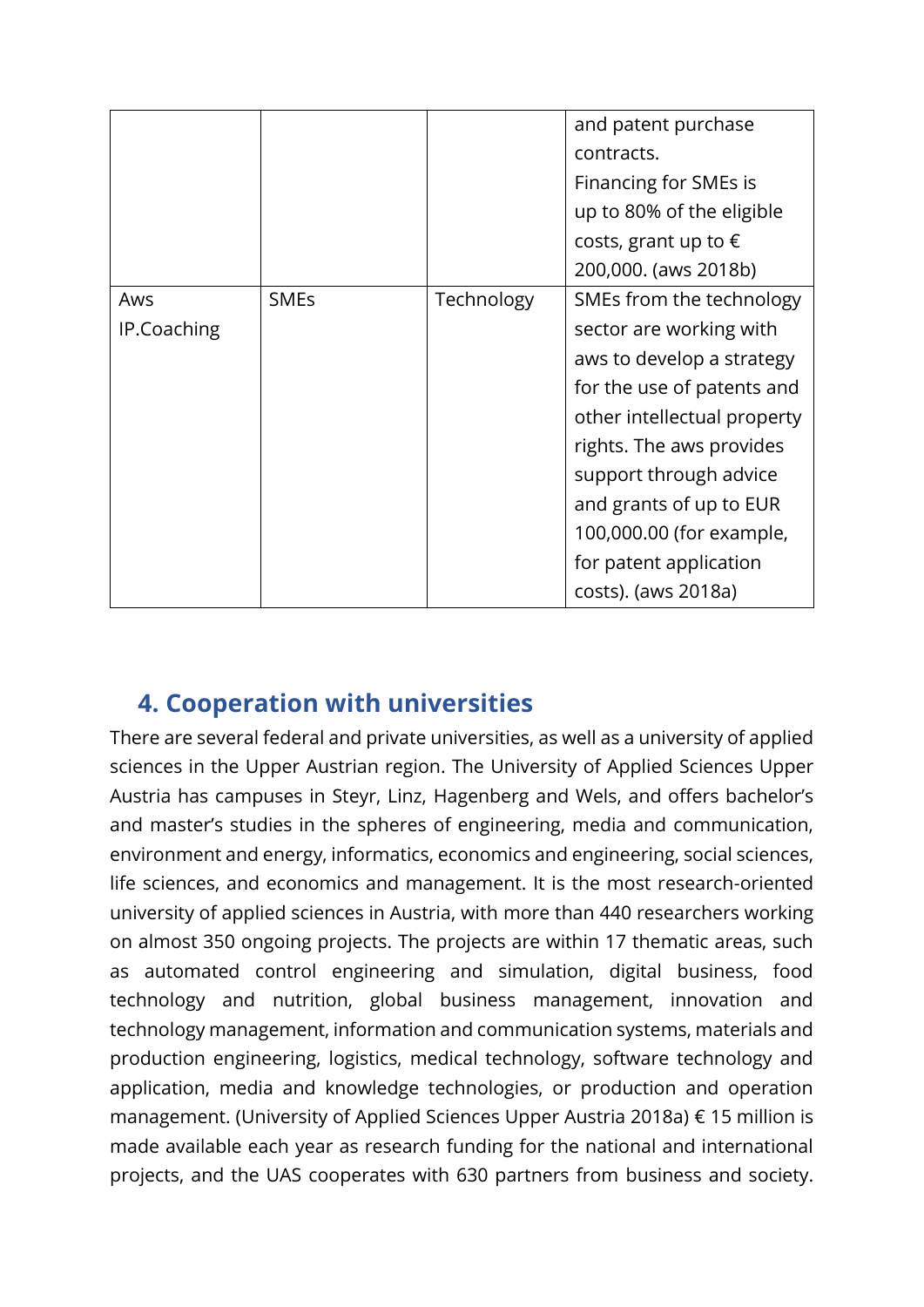(University of Applied Sciences Upper Austria 2018b) Johannes Kepler University in Linz, with its 19,000 students, offers over sixty programmes in the spheres of social sciences, economics, and business, law, engineering and natural sciences, and medical studies. The JKU has been cooperating with research centres and networks (business, scientific, and local community). The university has several Christian Doppler Laboratories (such as microscopic and spectroscopic material characterization, client centred cloud computing, monitoring and evolution of very large software systems, etc.). The university also focuses on pre-competitive areas and acquired centres and projects within the COMET programs. (JKU 2017a, 2017b, 2017c) Another university in Upper Austria is the University of Art and Design Linz. It offers bachelor's and master's studies in the spheres of art and technical studies, cultural studies, and specialized programmes for teachers. The focus of the university is to combine art, practical creative work, and applied scientific research. The private universities of Upper Austria are Anton Bruckner Private University, specializing in music, drama, and dance, and the Catholic Private University Linz. (University of Art and Design Linz 2017)

### <span id="page-21-0"></span>**5. Programmes supporting innovation**

This chapter provides a description of past and present programmes supporting innovation in the Upper Austrian region on regional, national, and international levels.

### <span id="page-21-1"></span>**5.1. Regional programmes**

On the regional level, the paper describes the Upper Austria 2000+, Innovative Upper Austria 2010, Innovative Upper Austria 2010plus, and Innovative Upper Austria 2020 programmes.

### <span id="page-21-2"></span>5.1.1 Upper Austria 2000+

The programme was launched in 1998 as a response to the crisis in state-owned industries in the 1980s and lasted until 2003. Financed by regional and federal funding, as well as the EU Structural Funds, the amount of  $\epsilon$  300 million was given to support research and development activities. (Janssen, den Hertog, and Kuusisto 2014) The project started with a large-scale study about the Upper Austrian region, and a foundation of Technology and Marketing Company (TMG). Within the programme, 12 strategies with 33 measures were developed in technology, location marketing, and professional qualification fields. (Land Oberösterreich 2014) 11 clusters were founded; an initiative that later resulted in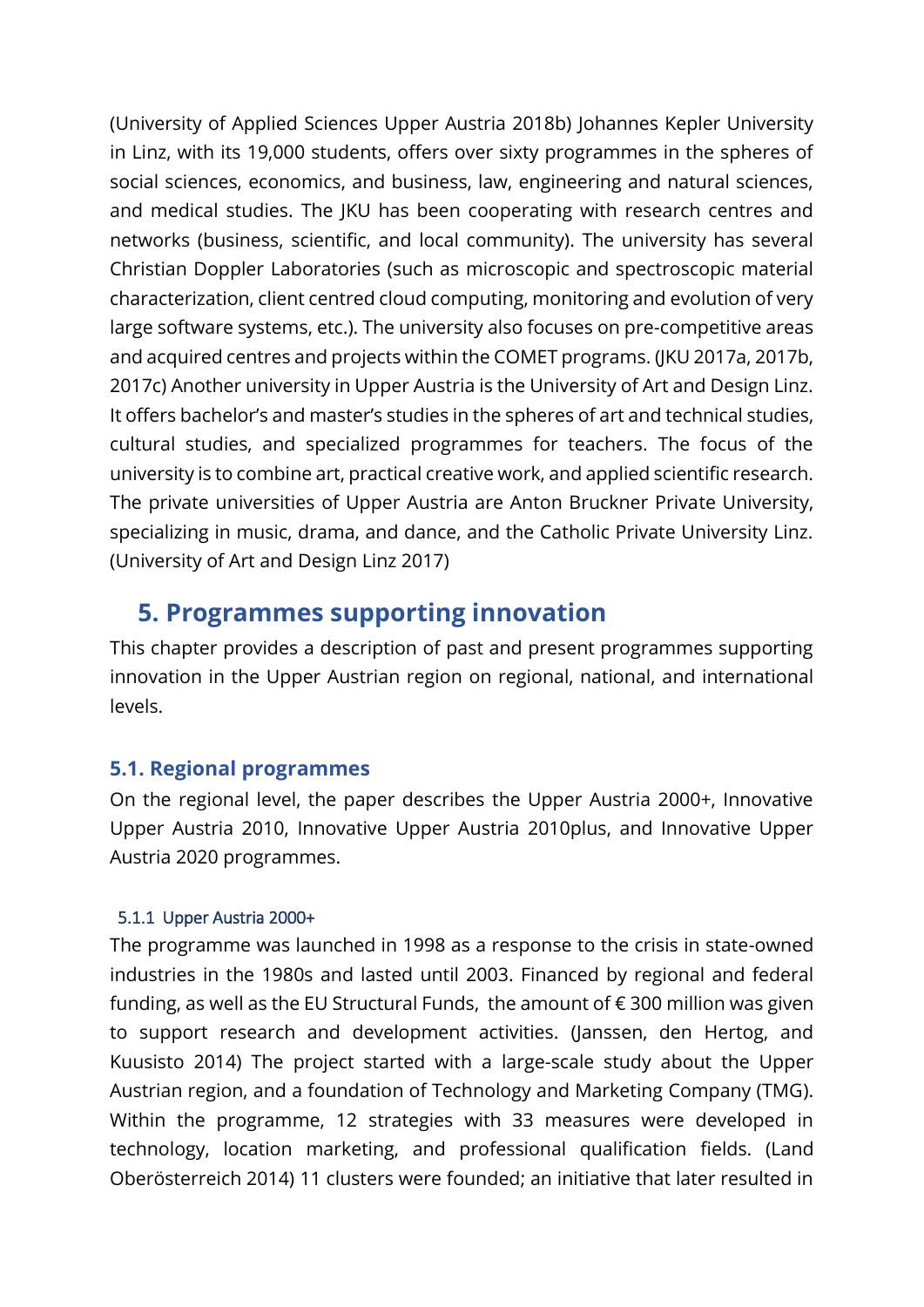the foundation of the "Clusterland" agency in 2005. Approximately twenty technology and innovation incubators were launched and maintained within the program. The state and industrial partners established competence centres and as a result of the innovation initiative, Upper Austrian Research was created. (Stahlecker and Fraunhofer ISI 2012) Due to positive evaluation of the program and recommendations for further continuation, a subsequent initiative called "Innovative Upper Austria 2010" was launched.

#### <span id="page-22-0"></span>5.1.2 Innovative Upper Austria 2010

Innovative Upper Austria 2010 was launched in 2005 with a € 600 million budget and lasted until 2010. The plan was prepared by two hundred and fifty experts, who developed eighteen strategies and forty three measures in the spheres R&D, professional qualifications, clusters and networks." (Land Oberösterreich 2014) Special support was provided to networks of science and industry in the mechatronics, life science, ICT, innovative materials, and logistic sectors. Cooperation ties between universities, industries, and the government were further developed and strengthened. Special attention was paid to human resources trainings. (Janssen, den Hertog, and Kuusisto 2014; Land Oberösterreich 2014; Stahlecker and Fraunhofer ISI 2012)

### <span id="page-22-1"></span>5.1.3 Innovative Upper Austria 2010plus

Innovative Upper Austria 2010plus was launched in 2010, with a budget of € 450 million and lasted until 2013. Fourteen strategies, thirty-seven measures, and one hundred and twenty projects were designed and developed, and they focused on the same aspects as the previous Innovative Upper Austria 2010 programme. Topics such as international student exchange programmes, renewable energy, promotion and development of knowledge-intensive services and more were supported within the programme. More than half of the overall budget was allocated to the research and development. A strategy to focus on innovative niches and not just to follow latest trends was set. (Janssen, den Hertog, and Kuusisto 2014; Land Oberösterreich 2014)

### <span id="page-22-2"></span>5.1.4 Innovative Upper Austria 2020

The current regional strategic programme runs from 2014 until 2020 and is called Innovative Upper Austria 2020. Its basis stems from previous projects; nevertheless, a novel approach was selected. The plan supports the vertical orientation "Education-Research-Economy Innovation Chain" among identified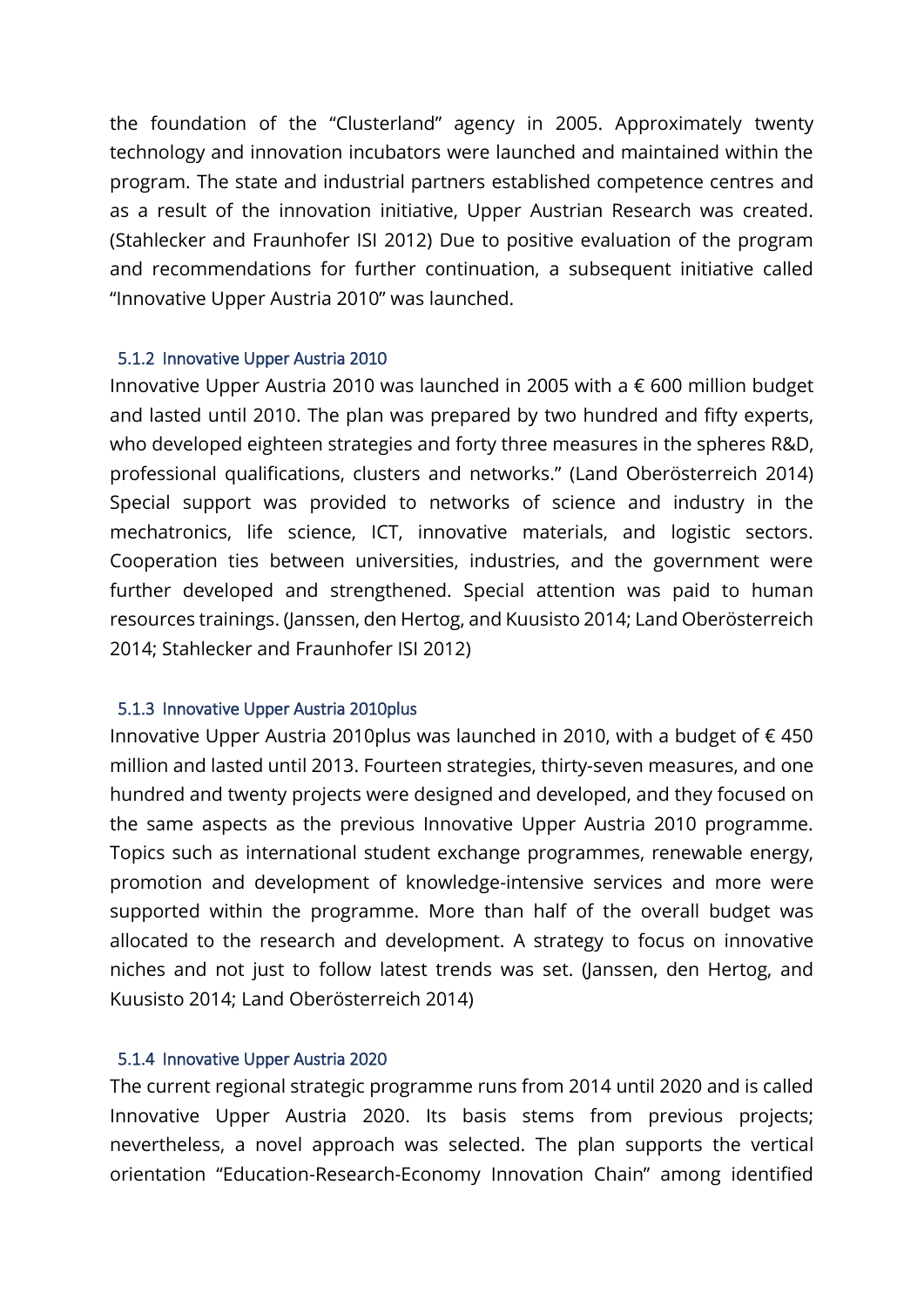fields of interest. There are 4 core aspects of the project; "Location Development, Industrial Market Leadership, Internationalization, and Future technologies". (Land Oberösterreich 2014) The initiative is set to advance smart specialization development. A budget of  $\epsilon$  225 million was assigned from Upper Austrian ministries, and further  $\epsilon$  900 million was provided by third parties and project partners for the duration of the programme. The core strategy within the Industrial Market Leadership is to support research in sectors where Upper Austria is excelling, invest into knowledge-intensive services and adaptable production systems, and to become a leader in innovative niches. Location Development strategy comprises efforts to attract best scientists and business minds to move to Upper Austria, strengthen research and development activities, and improve prosperity of the region.

Internationalization efforts include further development of international education, research, and businesses, as well as providing support to local companies operating on international scale. Recognition of future global trends and improvement of engineers and researchers' image within the society is a part of the Future Technologies strategy. Moreover, the project supports transition to Industry 4.0 manufacturing systems, smart material usage, as well as improving aspects of the overall quality of life (nutrition, health etc.) The overall aim of the project is to make Austria an innovation leader, and not only an innovation follower. (Land Oberösterreich 2014)

### <span id="page-23-0"></span>**5.2. National programmes**

The main national programme described in this chapter is the "Strategy for research, technology and innovation of the Austrian Federal Government", which aims to make Austria one of the innovation leaders worldwide.

### <span id="page-23-1"></span>5.2.1 Strategy for research, technology and innovation of the Austrian Federal Government

The research, technology, and innovation (RTI) strategy of Austrian Federal Government is a program that launched in 2011, and its goal is to "realise potential, increase dynamics, create the future: to become an innovation leader". The primary motivation is to make Austria one of the innovation leaders by 2020 and to strengthen innovation processes and research structures, increase the efficiency of the government, and foster cooperation between research, industry, and education. The development of the strategy was a comprehensive multi-layer process consisting of nation-wide dialogues with stakeholders, complex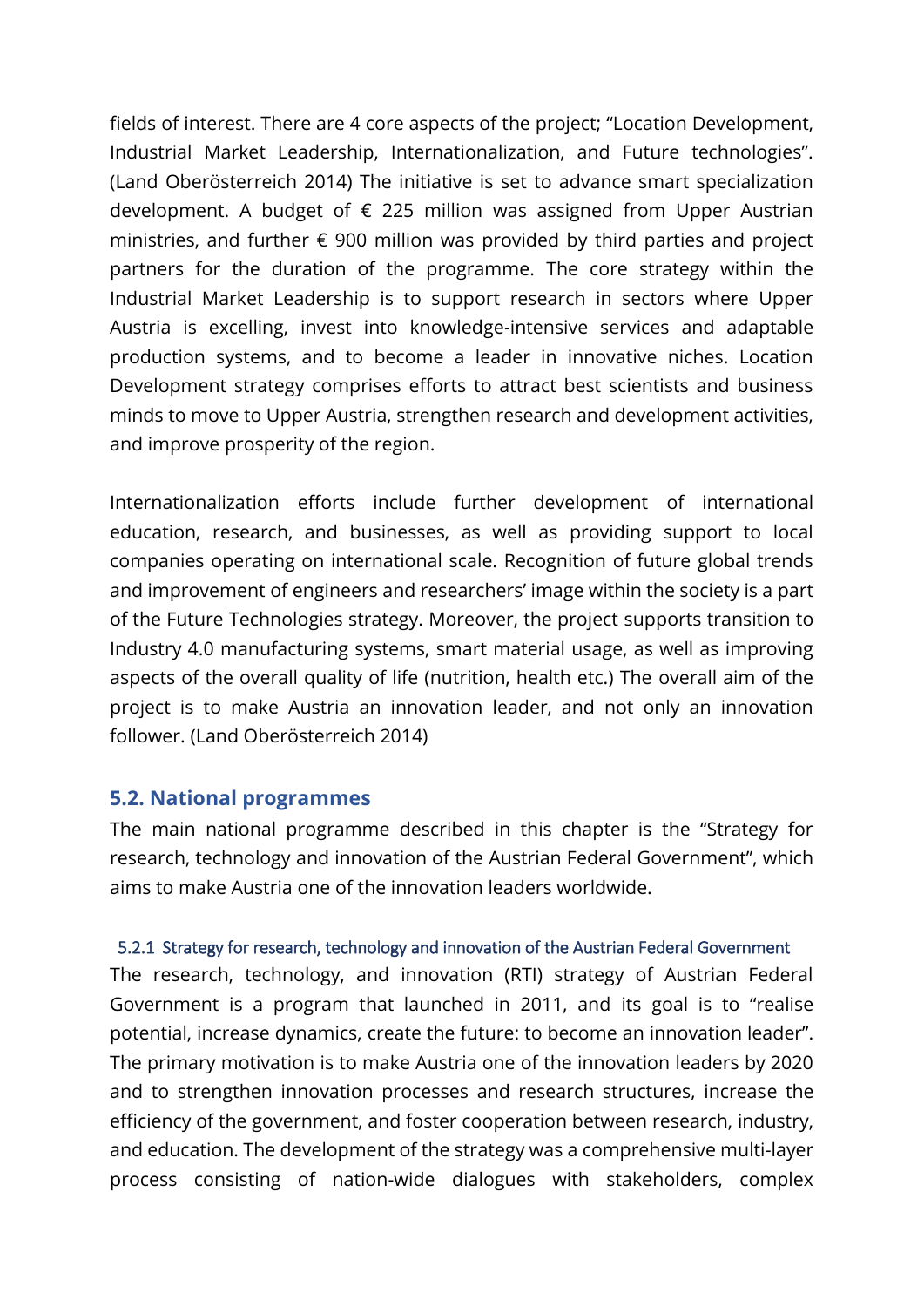evaluation of funding systems, and cooperation with experts from six ministries. The programme identifies Austria's current challenges in numerous spheres.

Firstly, Austria is not using its human resources optimally, and there is a lack of interest for technical fields among the citizens. Secondly, there is a lack of venture capital hindering investment-intensive early stages of growth for young innovative companies. Moreover, government structures are not cooperating enough, and this problem could hinder Austria's innovation activities and potential. One of the objectives of the RTI strategy is to further develop the potential of science, research, and innovation in Austria in order to become an innovation leader by 2020. The vision is to make radical innovation a common occurrence. Furthermore, the education system will ensure development of creative and innovative thinking. Interest in technical sciences would grow by sufficient promotion.

Another aim of the project is to ensure adequate financing for universities, universities of applied sciences, and non-university education facilities. Research activities at educational institutes will be encouraged. The export of highly innovative technology and products would make Austrian companies well established and known as innovation leaders worldwide. (Republik Österreich 2011) For each region, specific steps are designed according to the current local strategies. The table shown below describes the specific priorities for Upper Austria.

The following priorities with potential areas were selected for the programme:

1.Manufacturing process- Mathematical modelling, software architecture/control processes, data security, hardware, surface/material development, testing systems, production/process engineering and optimization, energy/resource management

2.Energy- Decentralised, customer-oriented systems (e.g. smart grids), network load management/monitoring, renewable energies, building/civil engineering

3. Health and aging society- Medical information systems (eHealth)/software (e.g. virtual surgery, image analysis), equipment/materials, telemetric, personalizes diagnostics, prevention, therapy

4.Food and diet- Ingredients/modified food, materials/packaging, food quality/safety, measurement procedure, production engineering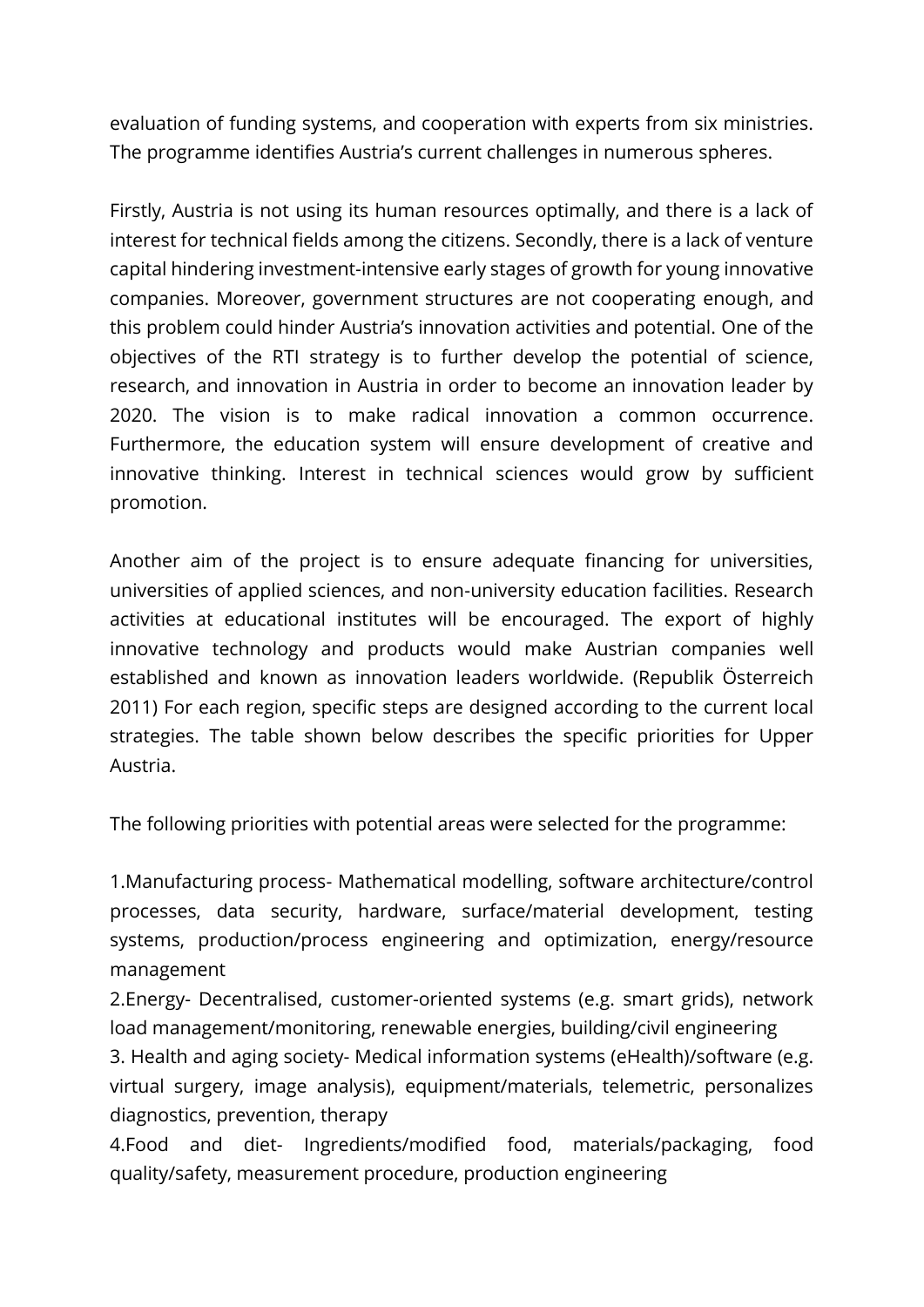5.Mobility and logistics- Traffic, logistics, supply chain management, vehicle technologies and propulsion technology, lightweight structural construction (BMVIT and BMWFW 2015)

### <span id="page-25-0"></span>**5.3. International programmes**

This chapter describes the international programmes supporting innovation and research and development in the Upper Austrian region. It focuses namely on three programmes; Horizon 2020, Europe region Danube-Vltava, and Danube region innovation strategy programme.

### <span id="page-25-1"></span>5.3.1 Horizon 2020

"Horizon 2020" is the biggest project of the European Union for research and innovation. Launched in 2014 and active until 2020, the assigned budget was  $\epsilon$  80 billion. The initiative aims to secure global competitiveness of the EU. The main pillars and aims of the programme are to ensure industrial leadership, tackle societal problems, increase the competitiveness impact provided by research and innovation centres, and reach the level of excellence of the research and development activities and facilities. It also aims to shorten the time to develop and launch new projects, and remove barriers hindering the cooperation of public and private spheres. (Danube Region Strategy 2017a; European Commission 2017)

### <span id="page-25-2"></span>5.3.2 Europe region Danube-Vltava

The program "Europe region Danube-Vltava" is an economic, social, and community development project of Austria, the Czech Republic, and Germany. Seven partner regions are a part of the program; Upper Austria, Lower Austria, Lower Bavaria with Altötting, Upper Palatinate, Pilsen region, South Bohemian region, and Vysočina region. The areas of interest include research and innovation, cooperation of universities, qualified workforce market, tourism, mobility and transport, and cooperation of clusters and companies. Among the goals of the Danube-Vltava region is to create a prosperous economic space, and to develop a dynamic region with attractive future for its inhabitants. Moreover, the aim is to support competitiveness of the local companies, create more jobs by supporting cross-border cooperation, and preserve natural and cultural areas. (Europaregion Donau Moldau 2017)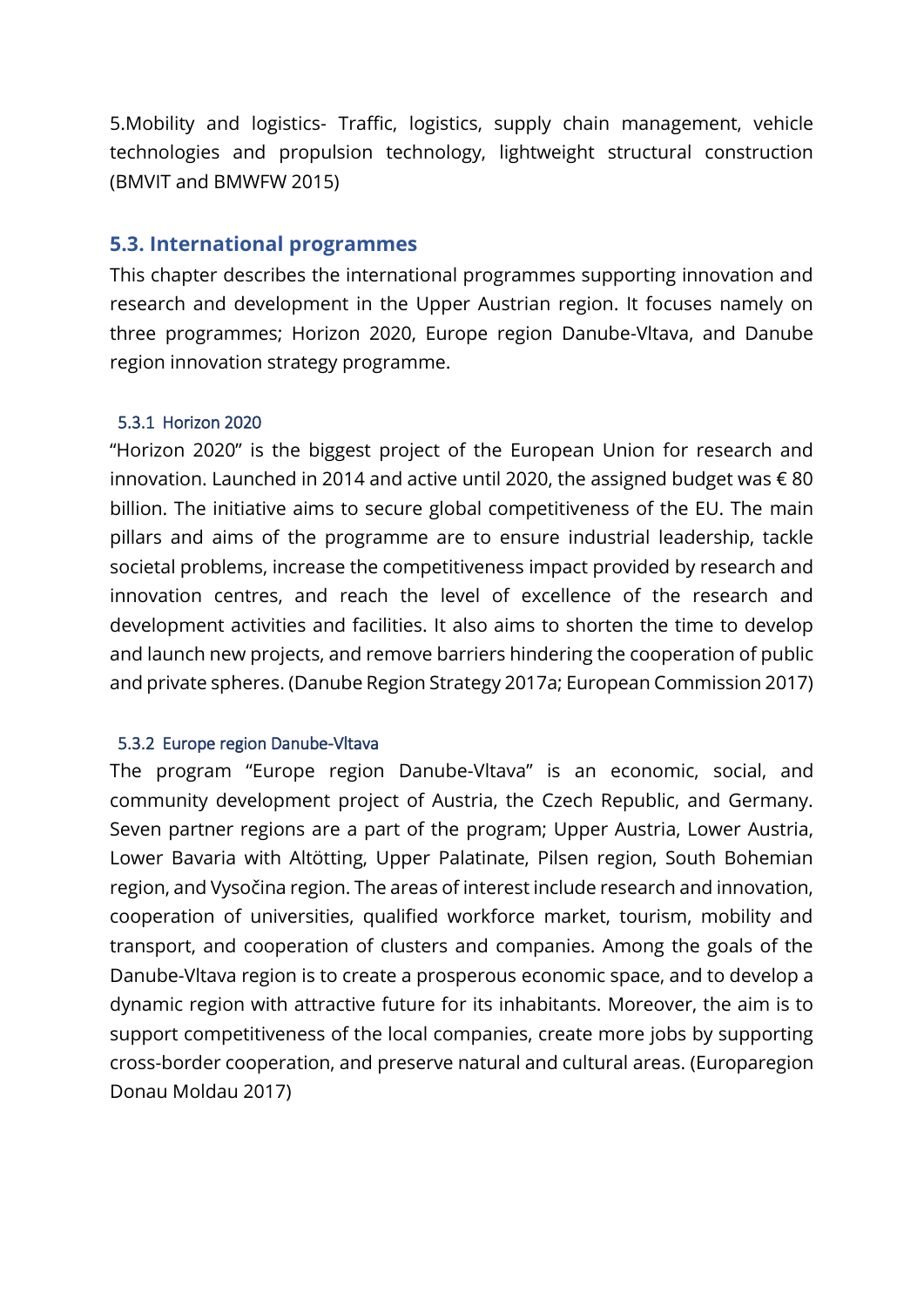#### <span id="page-26-0"></span>5.3.3 Danube region innovation strategy

The area of the Danube region innovation strategy stretches from Black Forest to the Black Sea, and includes Austria, the Czech Republic, Slovakia, Germany, Slovenia, Croatia, Moldavia, and others. The goals of the programme are divided into 4 main pillars and 12 priority areas. The first priority area consists of waterways mobility, rail-road-air mobility, sustainable energy, and culture and tourism. The second area covers topic such as water quality, environmental risks, and biodiversity and landscapes. The third pillar deals with issues concerning knowledge society, competitiveness of enterprises, and people and skills. The last priority area offers support in institutional capacity and cooperation, and security spheres. The strategic programme has been implemented through frequent policy discussions and cooperation of executed policies. Moreover, the project aims to strengthen the cooperation basis for the participating states, and to establish grounds for possible future collaboration. The existing common projects include, for example, CluStat (a project supporting innovation potential of clusters in the Danube region), DaHar (harmonizing long-term logistic development), or TourNet (to support alternative tourism in the region). (Danube Region Strategy 2017b, 2017c)

### <span id="page-26-1"></span>**6. Conclusion**

There is a large variety of external impulses within the Upper Austrian region. Numerous technology centres, incubators, and agencies provide consulting and support not only to SMEs, but also to larger companies and other entities to guide their innovation efforts and increase their competitiveness and resource efficiency. To such organizations belong the Austrian Research Promotion Agency, Austrian Science Fund, Business Upper Austria, and others. Moreover, there are various funding schemes and grants supporting SMEs, start-ups, research entities, larger companies, and NGOs in a large variety of industries. Furthermore, there is a network of universities and universities of applied sciences, which cooperate with local business entities in research and development. There is a complex structure of innovation programmes on international, national, and regional levels with a long history of innovation activities. To sum up, the companies operating in the Upper Austria regions have a large number of external impulses helping them in their innovation efforts and projects, providing financial and knowledge-based guidelines, forming a fertile environment for present and future innovation activities.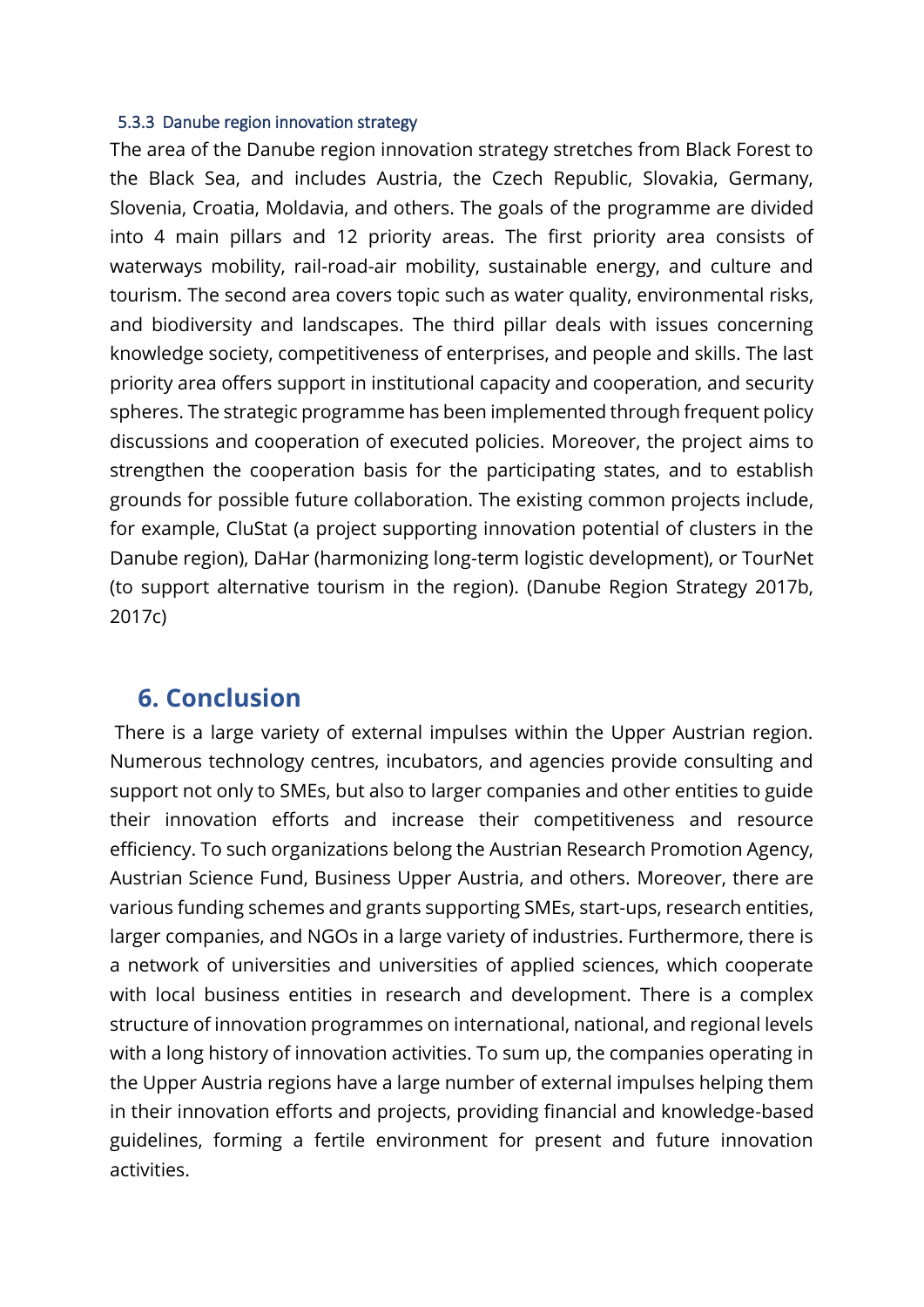### <span id="page-27-0"></span>**7. References**

AIT (2018a), "Center for Innovation Systems & Policy - AIT Austrian Institute Of Technology," [available at https://www.ait.ac.at/en/about-the-ait/center/centerfor-innovation-systems-policy/].

 $-$  (2018b), "Innovation Strategies - AIT Austrian Institute Of Technology," [available at https://www.ait.ac.at/en/solutions/innovation-strategies/].

——— (2018c), "Innovation Systems & Digitalisation - AIT Austrian Institute Of Technology," [available at https://www.ait.ac.at/en/research-fields/innovationsystems-digitalisation/].

aws (2018a), "aws IP.Coaching," [available at

https://www.aws.at/foerderungen/aws-ipcoaching/].

-- (2018b), "aws IP.Market," [available at

https://www.aws.at/foerderungen/aws-ipmarket/].

BMVIT and BMWFW (2015), "Austrian Research and Technology Report 2015,"

Business Upper Austria, "Unterstützung von Technologie-Start-ups," [available at https://www.biz-up.at/en/promoting-innovation/support-for-technology-startups/].

——— (2017a), "Förderungen und Förderberatung für Unternehmen und Forschungsinstitutionen," [available at https://www.biz-up.at/en/promotinginnovation/advice-on-obtaining-funding/].

——— (2017b), "Schutzrechtsberatung," [available at https://www.bizup.at/en/promoting-innovation/advice-on-property-rights/].

——— (2017c), "Über uns," [available at https://www.biz-up.at/en/about-us/].

——— (2017d), "Unterstützung bei Innovationsprojekten," [available at https://www.biz-up.at/en/promoting-innovation/support-for-innovationprojects/].

Danube Region Strategy (2017a), "EU Funding Instruments," (accessed April 8, 2017), [available at http://www.danube-region.eu/funding/private-sector-2].

——— (2017b), "Priority Areas," (accessed April 5, 2017), [available at http://www.danube-region.eu/about/priorities].

——— (2017c), "Projects and Initiatives," (accessed April 5, 2017), [available at http://www.danube-region.eu/funding/projects-and-initiatives].

Europaregion Donau Moldau (2017), "Evropský region Dunaj-Vltava (ERDV)," (accessed April 8, 2017), [available at http://www.evropskyregion.cz/onas/evropsky-region.html].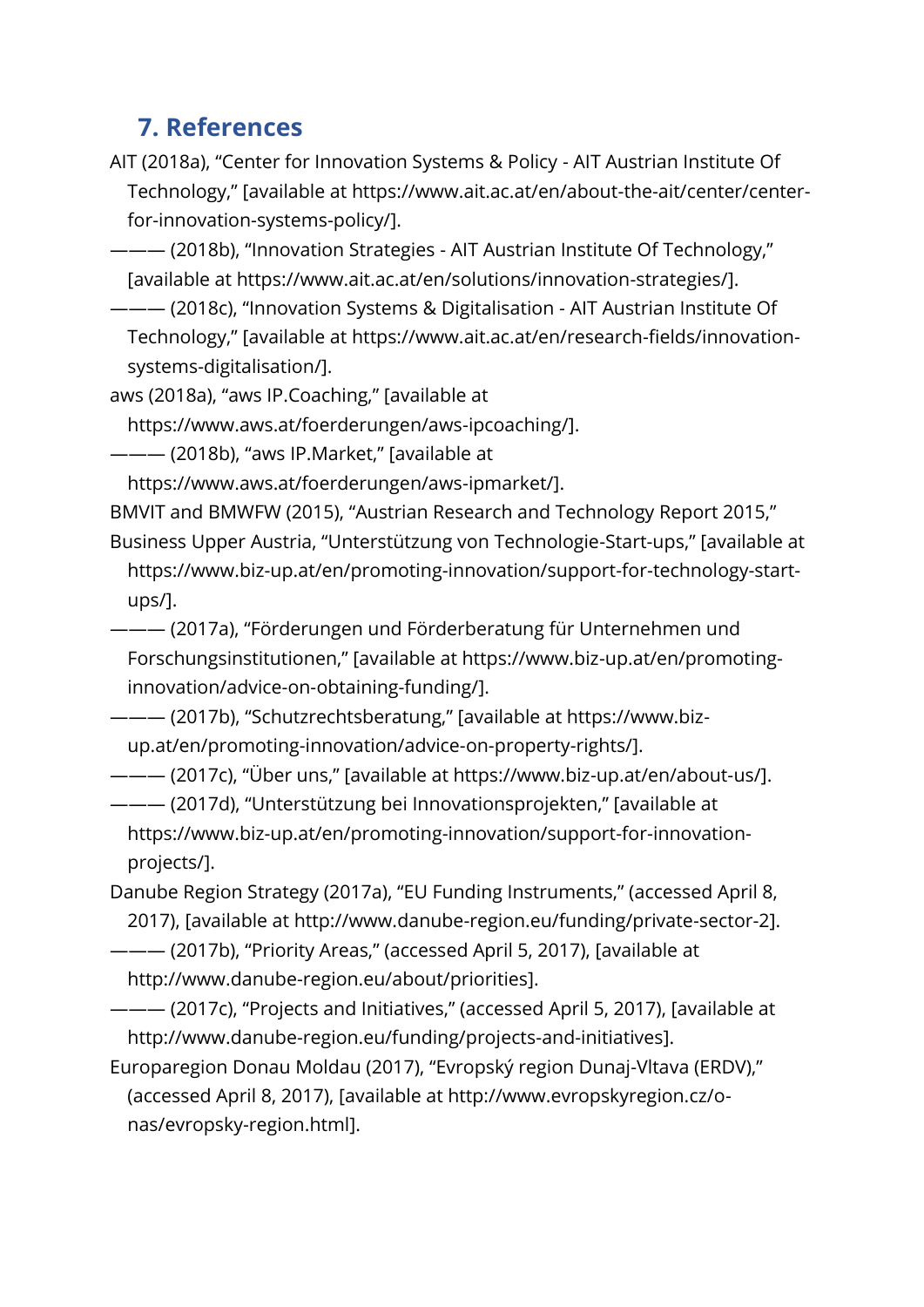European Commission (2017), "Horizon 2020 - European Commission," (accessed April 8, 2017), [available at

http://ec.europa.eu/programmes/horizon2020/en/h2020-sections].

FFG (2017a), "About the FFG | FFG," [available at

https://www.ffg.at/en/content/about-ffg].

——— (2017b), "European and International Programmes | FFG," [available at https://www.ffg.at/en/content/european-and-international-programmes].

——— (2017c), "Organisational Structure | FFG," [available at

https://www.ffg.at/en/content/organisational-structure].

——— (2017d), "Results & Impacts | FFG," [available at

https://www.ffg.at/en/content/results-impacts].

——— (2017e), "Structural Programmes | FFG," [available at https://www.ffg.at/en/content/structural-programmes].

- ——— (2017f), "Thematic Programmes | FFG," [available at https://www.ffg.at/en/content/thematic-programmes].
- ——— (2018a), "Active and Assisted Living Programme (AAL Programme) | FFG," [available at https://www.ffg.at/active-and-assisted-living-programme-aalprogramme].

——— (2018b), "AplusB – Academia plus Business | FFG," [available at https://www.ffg.at/en/aplusb-academia-plus-business].

——— (2018c), "AT:net – Markteinführungsprojekt für digitale Anwendungen und Produkte (IKT) | FFG," [available at https://www.ffg.at/atnet].

——— (2018d), "Austrian Space Applications Programme | FFG," [available at https://www.ffg.at/en/austrian-space-applications-programme].

——— (2018e), "benefit | FFG," [available at https://www.ffg.at/en/benefit].

——— (2018f), ""Beyond Europe" | FFG," [available at

https://www.ffg.at/en/beyond-europe].

——— (2018g), "BRIDGE – the Programme | FFG," [available at https://www.ffg.at/en/bridge].

——— (2018h), "CEDR TRANSNATIONAL ROAD RESEARCH PROGRAMME | FFG," [available at https://www.ffg.at/cedr].

——— (2018i), "COIN – Cooperation and Innovation | FFG," [available at https://www.ffg.at/en/coin-cooperation-and-innovation].

——— (2018j), "COMET – Competence Centers for Excellent Technologies | FFG," [available at https://www.ffg.at/en/comet-competence-centers-excellenttechnologies].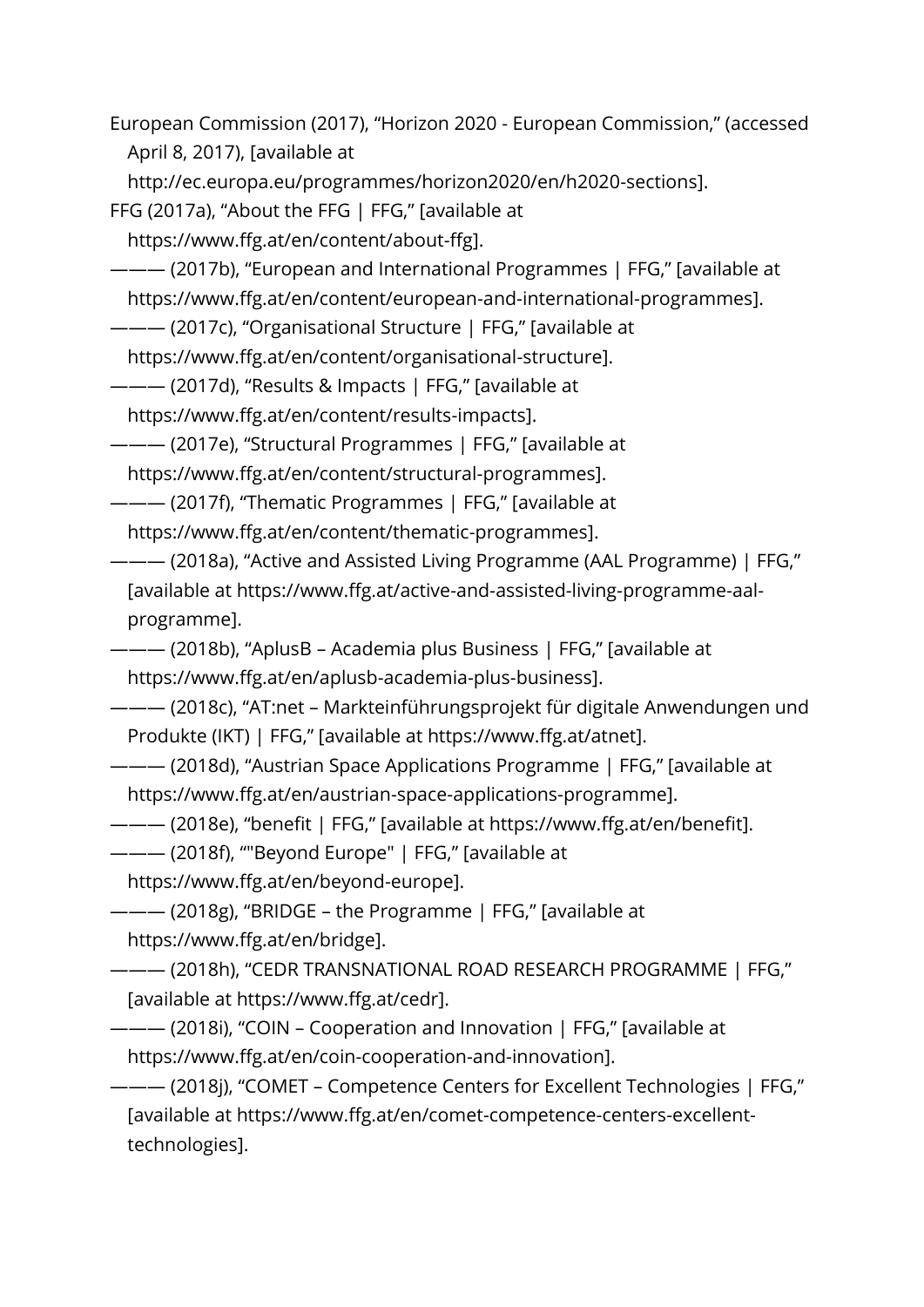——— (2018k), "ECSEL – the Programme | FFG," [available at

https://www.ffg.at/en/ecsel-programme].

——— (2018l), "Energieforschung - Das Programm | FFG," [available at https://www.ffg.at/Energieforschung-das-Programm].

——— (2018m), "ERA-NET | FFG," [available at https://www.ffg.at/en/era-net].

——— (2018n), "EUREKA | FFG," [available at

https://www.ffg.at/en/europe/eureka].

——— (2018o), "Global Incubator Network | FFG," [available at

https://www.ffg.at/en/global-incubator-network].

——— (2018p), "Innovation Voucher | FFG," [available at

https://www.ffg.at/en/innovation-voucher].

——— (2018q), "Patent.Voucher - the Programme | FFG," [available at https://www.ffg.at/en/patent-voucher].

——— (2018r), "Production of the Future – the Programme | FFG," [available at https://www.ffg.at/en/production-future-programme].

——— (2018s), "R&D Competences for Industry | FFG," [available at https://www.ffg.at/en/rd-competences-industry].

——— (2018t), "Researh and development in Austria," [available at https://www.ffg.at/en/content/rd-austria].

——— (2018u), "Service Innovations Initiative | FFG," [available at https://www.ffg.at/en/service-innovations-initiative].

——— (2018v), "SME Package | FFG," [available at https://www.ffg.at/en/smepackage].

 $-$  (2018w), "Stadt der Zukunft – Das Programm | FFG," [available at https://www.ffg.at/stadt-der-zukunft-das-programm].

——— (2018x), "TAKE OFF | FFG," [available at https://www.ffg.at/en/take-off]. FWF (2017a), "Corporate Policy," [available at https://www.fwf.ac.at/en/about-thefwf/corporate-policy/].

——— (2017b), "Science Europe," [available at https://www.fwf.ac.at/en/aboutthe-fwf/international-activities/science-europe/].

Heuristic (2017), "Heuristic – OPEN INNOVATION AGENCY," [available at http://heuristic.at/].

Innovation Austria (2017), "Structure - Innovation Austria," [available at https://www.innovationaustria.at/structure.html].

Janssen, Matthijs, Pim den Hertog, and Jari Kuusisto (2014), "ESIC European Service Innovation Centre Report: Summary Assessment of Upper Austria," European Commission.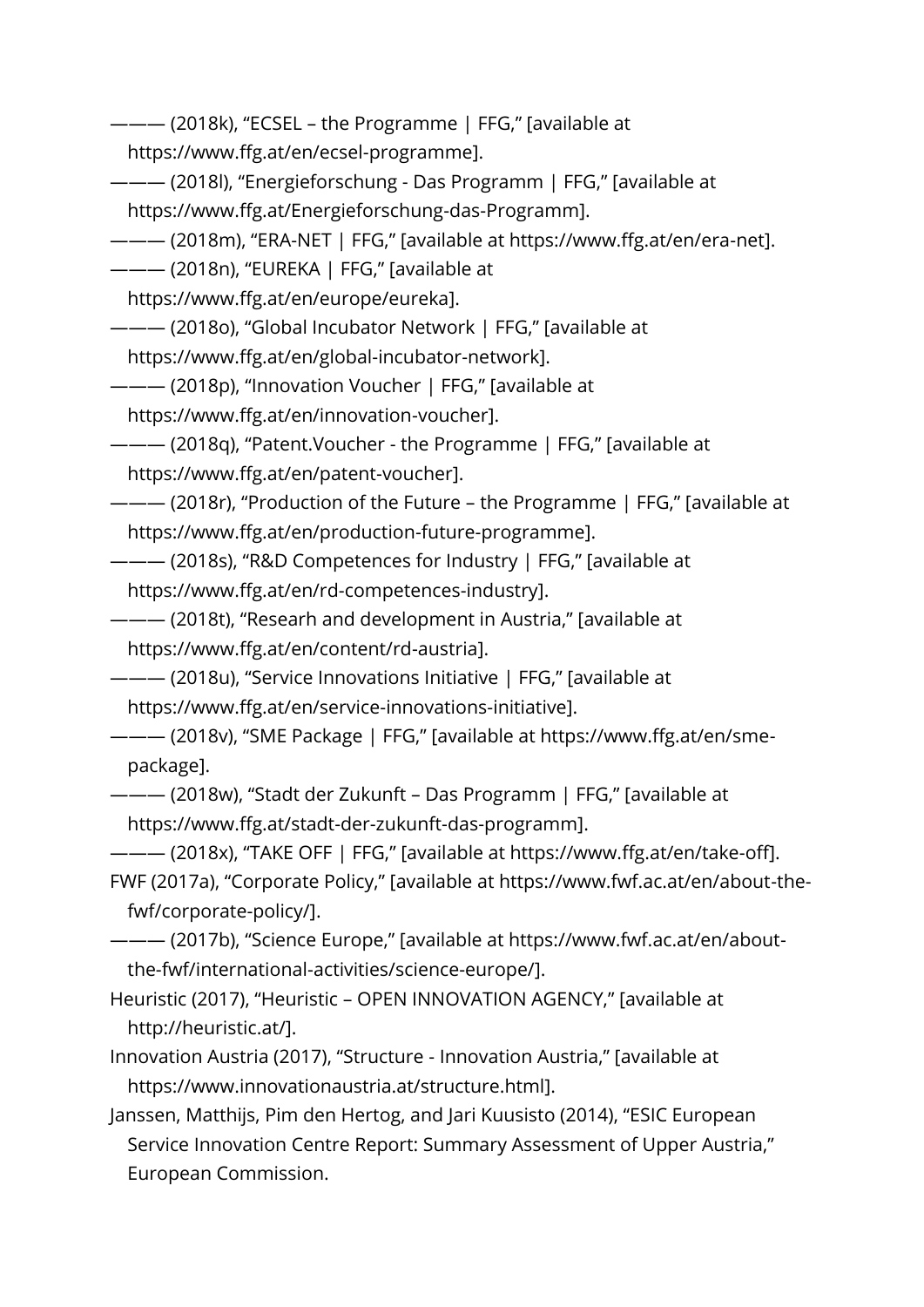JKU (2017a), "COMET," (accessed November 30, 2017), [available at http://www.jku.at/content/e263/e258901/e258813].

——— (2017b), "Research centers and networks," (accessed November 30, 2017), [available at http://www.jku.at/content/e263/e258901].

——— (2017c), "Research infrastructure," (accessed November 30, 2017), [available at http://www.jku.at/content/e263/e250321].

Land Oberösterreich (2014), "Strategic economic and research programme : Innovative Upper Austria 2020," TMG, Linz.

Republik Österreich (2011), "Realising potentials, increasing dynamics, creating the future: Becoming an Innovation Leader. Strategy for research, technology and innovation of the Austrian Federal Government," Vienna.

Stahlecker, Thomas and Fraunhofer ISI (2012), "Regional Innovation Monitor Regional Innovation Report (Upper Austria) To the European Commission Enterprise and Industry Directorate-General Directorate D – Industrial Innovation and Mobility Industries," Brussels.

tech2b (2018a), "Business Development (b2e) - tech2b," [available at https://www.tech2b.at/PostIncubation].

——— (2018b), "Gründungsberatung (AplusB Scale-up) - tech2b," [available at https://www.tech2b.at/gruendungsangebot/gruendungsberatung-aplusbscale-up].

——— (2018c), "Gründungsvorbereitung - tech2b," [available at https://www.tech2b.at/PreIncubation].

——— (2018d), "tech2b und seine Partner - tech2b," [available at https://www.tech2b.at/ueber-tech2b].

TIC-Steyr (2018), "Services," [available at https://tic-steyr.at/ticsteyr/services?language=en].

UAR (2018a), "Application-oriented Research as a Key to Success - Upper Austrian Research GmbH // EN," [available at

https://www.uar.at/en/services/application-oriented-research].

——— (2018b), "International Networking - Upper Austrian Research GmbH //

EN," [available at https://www.uar.at/en/services/international-networking].

——— (2018c), "Research for Business - Upper Austrian Research GmbH // EN," [available at https://www.uar.at/en/services/research-for-business].

University of Applied Sciences Upper Austria (2018a), "Main areas of research - FH OOE," [available at https://forschung.fh-ooe.at/en/main-areas-of-research/].

——— (2018b), "Research & Development - FH OOE," [available at

https://forschung.fh-ooe.at/index.php?L=1&id=4927].